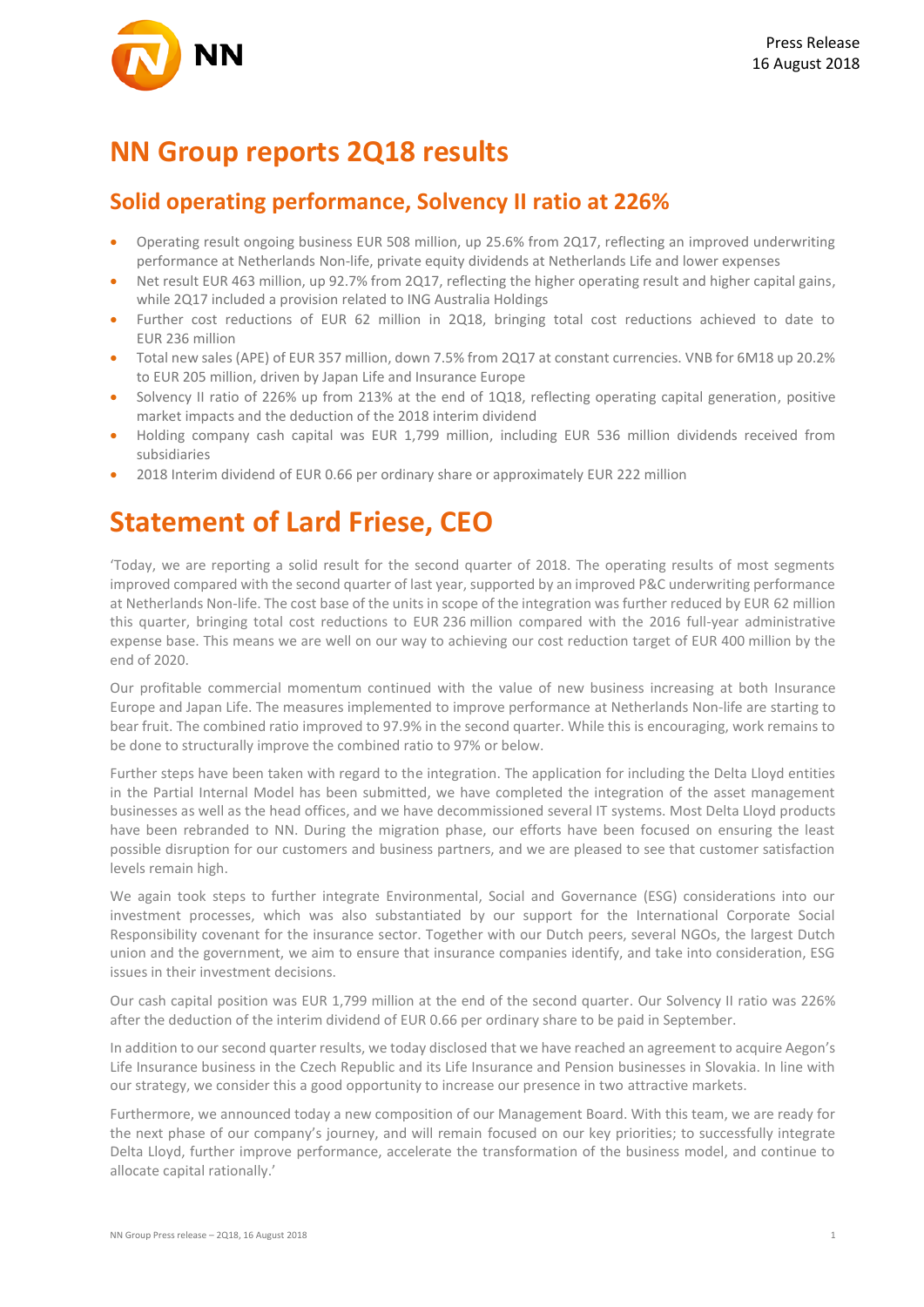

#### **NN Group key figures**

| In EUR million                                  | <b>2Q18</b> | <b>2Q17</b> | Change | 6M18 | 6M17 | Change |
|-------------------------------------------------|-------------|-------------|--------|------|------|--------|
|                                                 |             |             |        |      |      |        |
| Operating result ongoing business <sup>1)</sup> | 508         | 404         | 25.6%  | 821  | 810  | 1.3%   |
| Net result                                      | 463         | 240         | 92.7%  | 862  | 676  | 27.6%  |
|                                                 | <b>2Q18</b> | 1Q18        | 2Q17   |      |      |        |
| Solvency II ratio <sup>2)</sup>                 | 226%        | 213%        | 196%   |      |      |        |

Note: All footnotes are included on page 26

## **Strategy and priorities**

Our businesses are built on a strong foundation of purpose, values and brand, which, combined with a strong focus on our strategic priorities, enables us to create long-term value. This is how we deliver on our ambition to be a respected company that truly matters in the lives of our stakeholders.

#### **Netherlands**

The integration of NN and Delta Lloyd is progressing well. As of 1 July, the Nationale-Nederlanden PPI (Premie Pensioen Instelling) and online pension administrator BeFrank joined forces. The combined company, operating under the name BeFrank, has approximately 170,000 participants and EUR 2.5 billion in assets under management, making it the leader in the PPI market.

Furthermore, NN Life launched a new pension proposition 'Persoonlijke pensioenuitkering' which combines the best product features of Delta Lloyd and NN. It offers user friendly online administration services, competitive pricing and optimal investment flexibility. This product anticipates the need for more flexibility after retirement. It is currently the only product in the Netherlands which allows customers to change their investment profile after the pension payments have started.

Former Delta Lloyd P&C products have been rebranded, and the retail products are available in the 'mijn.nn' customer portal and NN app. All 220,000 healthcare customers have received new NN branded passes. In addition, over 80,000 Delta Lloyd and OHRA internet savings accounts have been successfully migrated to an NN internet savings account.

In the second quarter, NN Non-life entered into an agreement with Van Ameyde to insource its claims handling activities as of 1 July 2018. This will create further efficiencies and strengthen the NN Non-life organisation, underpinned by an excellent customer experience, clear pricing and underwriting, and digital services.

NN Bank issued its second EUR 500 million benchmark covered bond in June at an attractive rate. The issuance was well received in the market, underlining the reliable nature of this funding instrument for NN Bank.

In order to continuously serve our customers' needs, Nationale-Nederlanden has introduced its first chatbot on [www.nn.nl.](http://www.nn.nl/) This new automated dialogue function will help customers find answers and navigate through our website. In addition, subject-specific chatbots are being developed, for example to assist in calculating a premium for travel insurance and displaying the telephone number and waiting times of the customer contact centre.

#### **International Insurance**

International insurance continues to innovate and enhance the customer experience by launching new products and improving services. NN Romania's Sparklab launched 'NN Bike', the country's first bike insurance for urban riders. NN Bike is an accident insurance that covers cyclists' medical expenses for injuries and hospitalisation caused by an accident.

NN in Hungary launched a new product, 'protect.me'. This innovative product is a pay-as-you-go life and accident insurance available through a mobile app. The on-demand solution can be easily activated or deactivated in just a few seconds, offering a user-friendly opportunity for customers who have an active lifestyle and only want insurance cover for a few hours.

Due to the growing popularity of group insurances in Poland, Nationale-Nederlanden Poland is offering its corporate clients the opportunity to broaden their contracts with additional medical benefits. Customers who choose to sign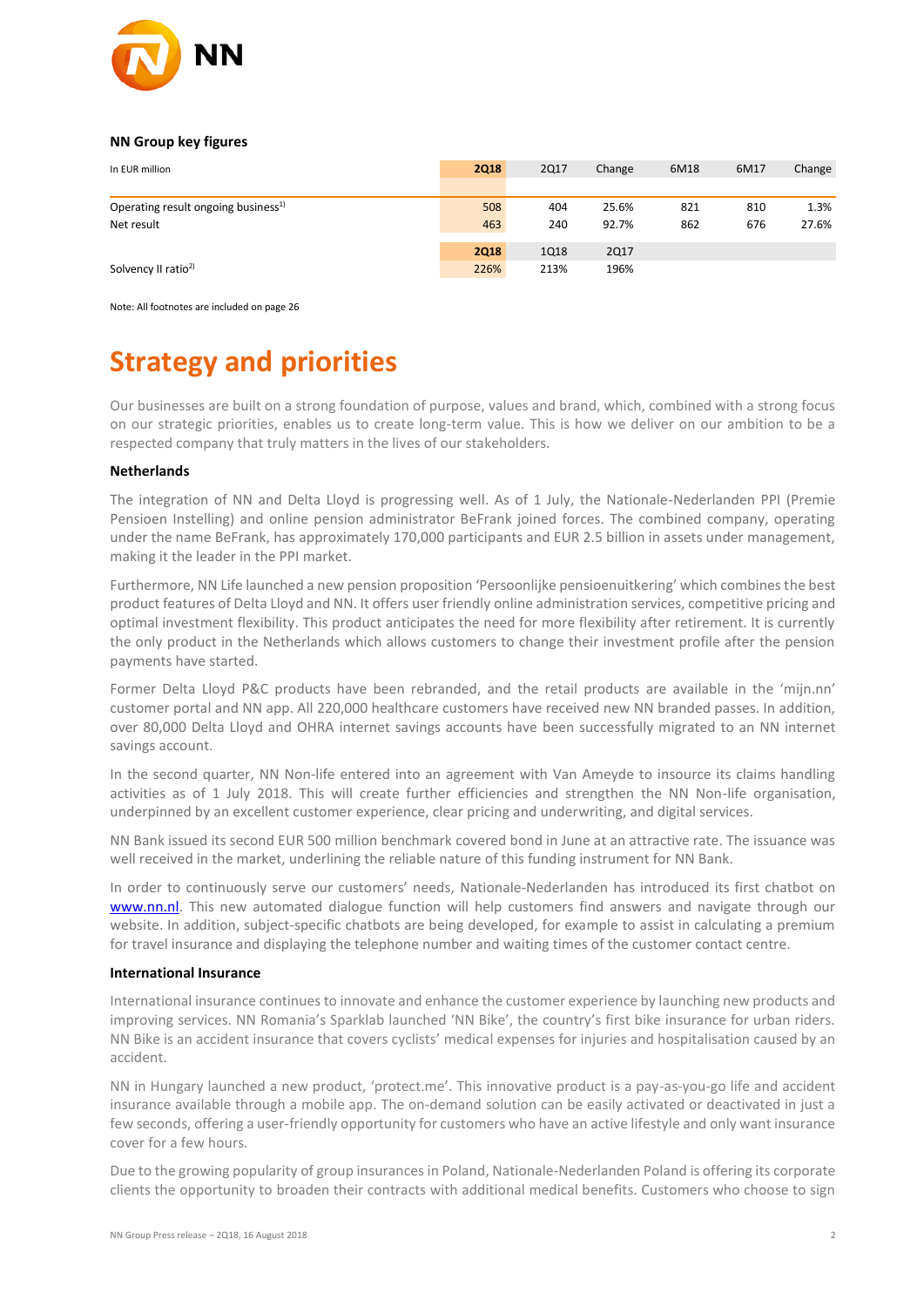

a supplemental agreement will gain access to cashless services such as rehabilitation, medical tests, and examinations in over 3,000 clinics throughout the country.

COLI sales through Sumitomo Life accounted for 13% of NN Life Japan's total sales in the second quarter. Sumitomo Life agents started offering NN Life Japan's Accelerated Living Disability Benefit and Increasing Term products from the beginning of April 2017, and Critical Illness insurance from April 2018.

In line with the NN brand promise 'You matter', various initiatives in several countries are specifically focused on what is important in life. NN Pensions in Czech Republic was awarded a silver medal in the 2018 Czech PR Awards category 'Financial Market and Financial Services' for its Value of Life project. The project seeks to trigger public debate on topics of wide social relevance, such as attitudes towards old age from the perspective of different generations, pension dreams, financial security and planning, as well as related health and social aspects connected to the different stages of life.

#### **Asset Management**

The integration of Delta Lloyd Asset Management (DLAM) into NN IP was completed in the second quarter. The DLAM and NN IP Dutch funds have been merged and rebranded and the majority of the former DLAM systems have been decommissioned.

A memorandum of understanding (MoU) was signed in April with China's leading asset manager, China Asset Management Co., Ltd. (ChinaAMC). The MoU will provide a platform for NN IP and ChinaAMC to explore joint product development opportunities and consequently leverage each other's capabilities in European and Chinese capital markets. In particular, the MoU is expected to strengthen NN IP's and ChinaAMC's environmental, social and governance (ESG) offerings.

The collaboration between NN IP and FMO Investment Management, which aims to support companies in developing countries to achieve sustainable growth, entered a new phase. The joint NN-FMO Emerging Markets Loans Fund saw strong Dutch and international institutional demand at a first close of USD 250 million.

#### **Other events**

NN continues to look for investment opportunities and potential partnerships with fintech companies to accelerate its innovation and transformation efforts. For example, NN recently invested in the InsureTech Fund of MTech Capital, which focuses on investments in technology companies with the potential to transform various components of the insurance industry.

Following the latest annual index review, NN Group retained its place in the FTSE4Good Index Series. The FTSE4Good Index Series measures the performance of companies demonstrating strong Environmental, Social and Governance (ESG) practices.

Furthermore, NN Group has been included in the regional Euronext-Vigeo Eiris 120 index as from June 2018 as a result of its improved overall performance. This index comprises the 120 most sustainable listed companies in the Eurozone.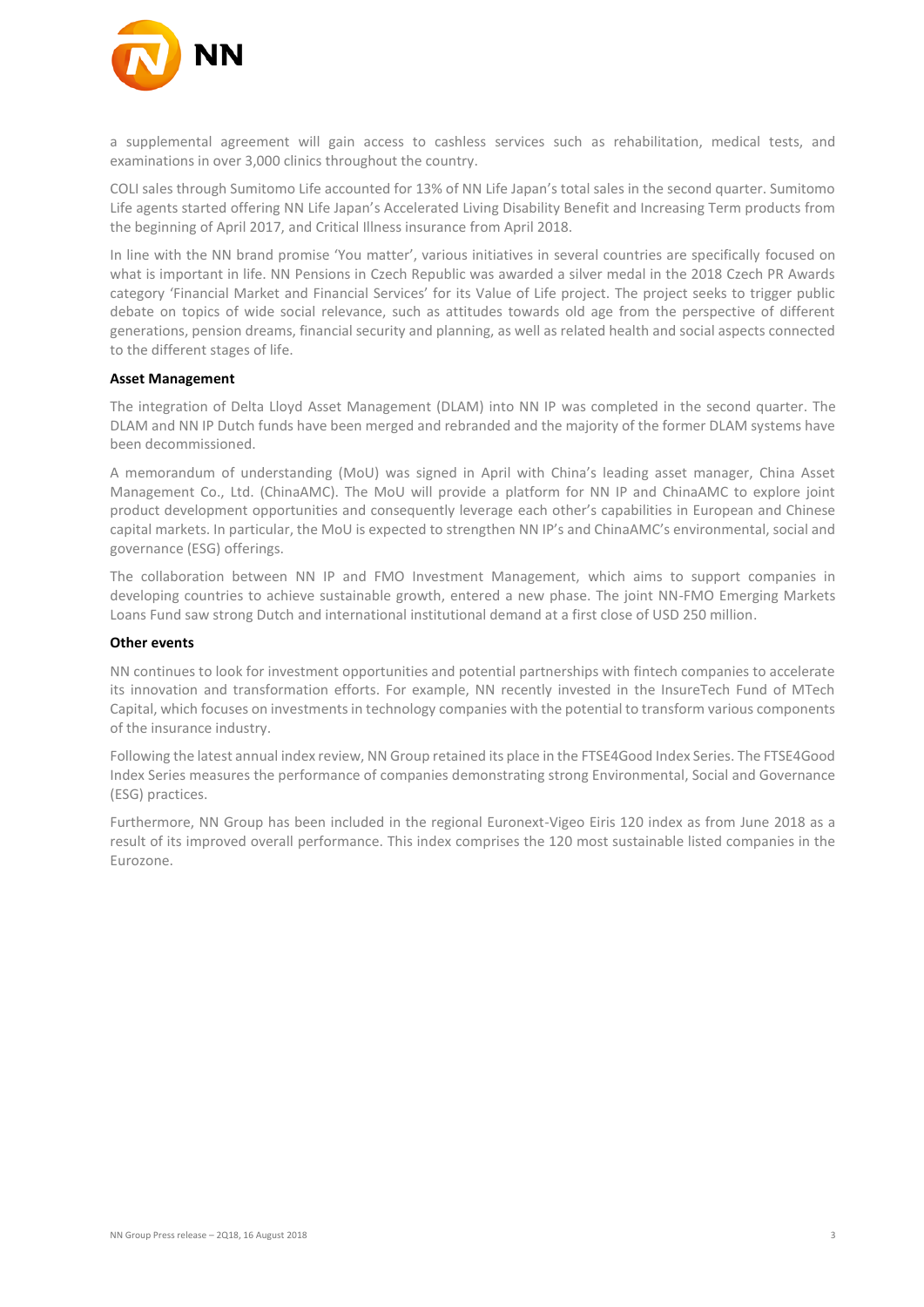

# **Consolidated results**

#### **Consolidated profit and loss account and key figures NN Group**

| In EUR million                                                             | <b>2Q18</b>    | <b>2Q17</b> | Change   | 6M18   | 6M17    | Change   |
|----------------------------------------------------------------------------|----------------|-------------|----------|--------|---------|----------|
| Analysis of results <sup>1)</sup>                                          |                |             |          |        |         |          |
| Netherlands Life                                                           | 332            | 290         | 14.5%    | 544    | 511     | 6.6%     |
| Netherlands Non-life                                                       | 40             | $-27$       |          | 8      | 4       | 100.8%   |
| Insurance Europe                                                           | 63             | 73          | $-13.2%$ | 134    | 115     | 16.3%    |
| Japan Life                                                                 | 27             | 37          | $-26.6%$ | 93     | 123     | $-24.0%$ |
| Asset Management                                                           | 41             | 37          | 10.7%    | 82     | 70      | 17.0%    |
| Other                                                                      | $\overline{4}$ | $-7$        |          | $-41$  | $-12$   |          |
| <b>Operating result ongoing business</b>                                   | 508            | 404         | 25.6%    | 821    | 810     | 1.3%     |
| Non-operating items ongoing business                                       | 233            | 211         |          | 490    | 379     | 29.4%    |
| of which gains/losses and impairments                                      | 342            | 132         | 159.8%   | 370    | 276     | 34.1%    |
| of which revaluations                                                      | $-18$          | 34          |          | 204    | 86      | 138.4%   |
| of which market & other impacts                                            | $-90$          | 45          |          | $-84$  | 17      |          |
| Japan Closed Block VA                                                      | $-11$          | 12          |          | 4      | -8      |          |
| Special items before tax                                                   | $-86$          | -68         |          | -165   | $-87$   |          |
| Amortisation of acquisition intangibles                                    | $-33$          | $-33$       |          | -66    | $-33$   |          |
| Result on divestments                                                      | $\pmb{0}$      | $-188$      |          | 4      | $-179$  |          |
| <b>Result before tax</b>                                                   | 611            | 338         | 80.9%    | 1,088  | 882     | 23.3%    |
| Taxation                                                                   | 145            | 92          | 57.8%    | 222    | 200     | 11.0%    |
| Minority interests                                                         | $\overline{4}$ | 6           |          | 3      | 6       |          |
| <b>Net result</b>                                                          | 463            | 240         | 92.7%    | 862    | 676     | 27.6%    |
| Basic earnings per ordinary share in EUR <sup>3)</sup>                     | 1.34           | 0.69        |          | 2.49   | 2.00    |          |
|                                                                            |                |             |          |        |         |          |
| Key figures ongoing business <sup>1)</sup>                                 |                |             |          |        |         |          |
| Gross premium income                                                       | 2,951          | 2,945       | 0.2%     | 7,441  | 6,343   | 17.3%    |
| New sales life insurance (APE)                                             | 357            | 400         | $-10.6%$ | 904    | 1,020   | $-11.3%$ |
| Value of new business (VNB)                                                |                |             |          | 205    | 170     | 20.2%    |
| Total administrative expenses                                              | 519            | 582         | $-10.9%$ | 1,065  | 1,009   | 5.6%     |
| Cost/income ratio (Administrative expenses/Operating income)               | 28.5%          | 31.8%       |          | 29.4%  | 31.4%   |          |
| Combined ratio (Netherlands Non-life) <sup>4)5)</sup>                      | 97.9%          | 107.4%      |          | 102.2% | 103.2%  |          |
| Investment margin/Life general account invested assets (bps) <sup>7)</sup> | 69             | 70          |          |        |         |          |
| Net operating result <sup>8)</sup>                                         | 387            | 321         | 20.4%    | 623    | 620     | 0.4%     |
| Net operating ROE <sup>9)</sup>                                            | 11.7%          | 10.7%       |          | 9.5%   | 10.9%   |          |
|                                                                            |                |             |          |        |         |          |
|                                                                            |                |             |          |        |         |          |
| In EUR billion                                                             | <b>2Q18</b>    | <b>1Q18</b> | Change   | 6M18   | 6M17    | Change   |
| Key figures ongoing business                                               |                |             |          |        |         |          |
| Asset Management Assets under Management                                   | 240            | 240         | $-0.2%$  | 240    | 245     | $-2.2%$  |
| Life general account invested assets                                       | 136            | 136         | $-0.1%$  | 136    | 136     | 0.4%     |
| Total provisions for insurance & investment contracts                      | 159            | 159         | 0.1%     | 159    | 159     | 0.2%     |
| of which for risk policyholder                                             | 29             | 28          | 2.0%     | 29     | 29      | 0.1%     |
| NN Life Solvency II ratio <sup>2)</sup>                                    | 239%           | 219%        |          | 239%   | 220%    |          |
| Delta Lloyd Life Solvency II ratio <sup>2)</sup>                           | 190%           | 169%        |          | 190%   | 139%    |          |
|                                                                            |                |             |          |        |         |          |
| Key figures Japan Closed Block VA                                          |                |             |          |        |         |          |
| Account value <sup>6)</sup>                                                | 3,466          | 4,074       | $-14.9%$ | 3,466  | 6,546   | $-47.0%$ |
| Number of policies                                                         | 54,587         | 68,462      | $-20.3%$ | 54,587 | 122,394 | $-55.4%$ |
|                                                                            |                |             |          |        |         |          |
| Key figures total NN Group                                                 |                |             |          |        |         |          |
| Solvency II ratio <sup>2)</sup>                                            | 226%           | 213%        |          | 226%   | 196%    |          |
| <b>Total assets</b>                                                        | 228            | 228         | 0.1%     | 228    | 232     | $-1.8%$  |
| Shareholders' equity <sup>6)</sup>                                         | 23,568         | 23,345      | 1.0%     | 23,568 | 21,824  | 8.0%     |
| Employees (internal FTEs, end of period)                                   | 14,031         | 14,191      | $-1.1%$  | 14,031 | 15,000  | $-6.5%$  |

Note: All footnotes are included on page 26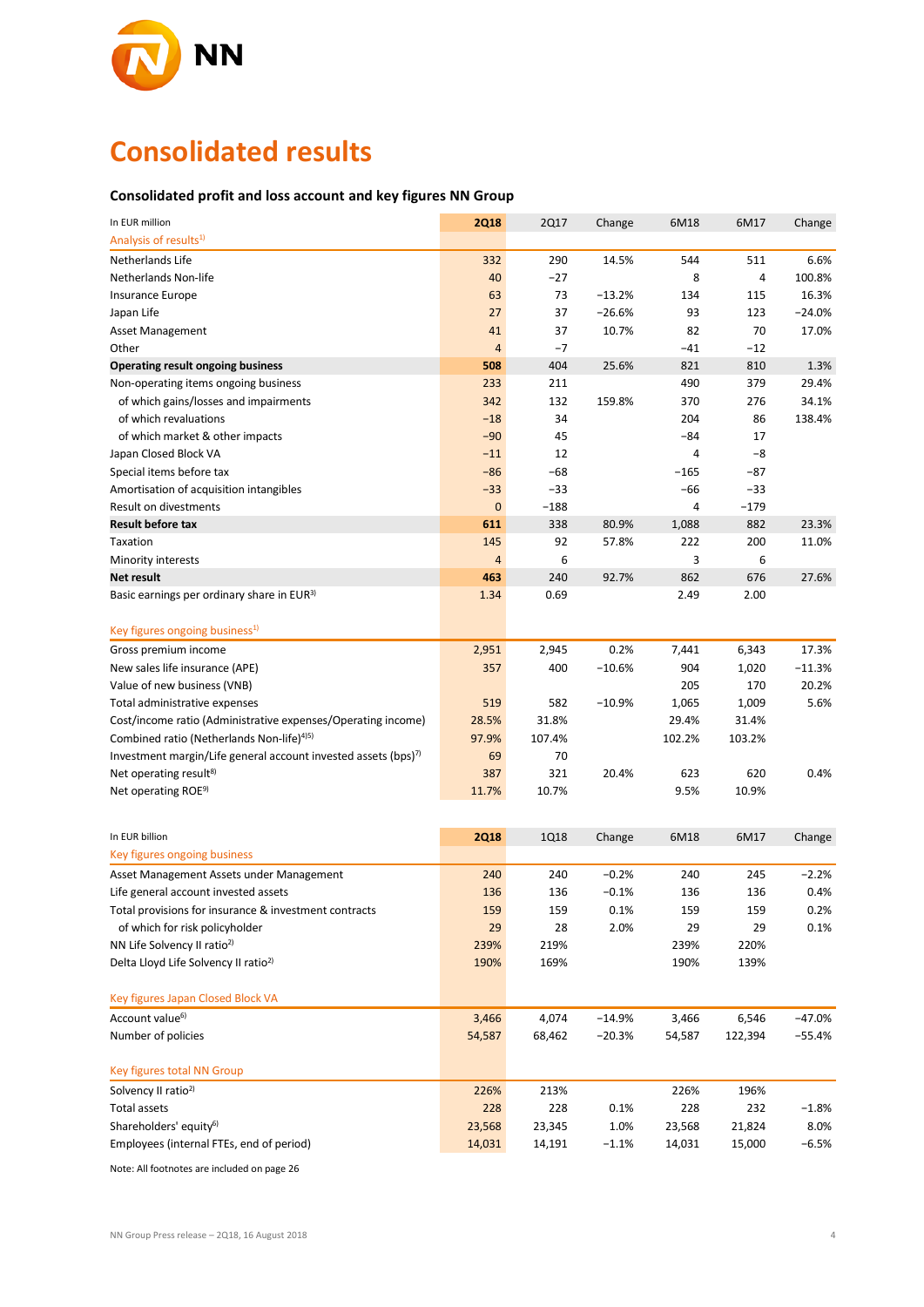

- NN Group's operating result of the ongoing business increased to EUR 508 million from EUR 404 million in the second quarter of 2017, driven by improved operating results at Netherlands Non-life and Netherlands Life
- The result before tax increased to EUR 611 million from EUR 338 million in the second quarter of 2017, which included a provision related to ING Australia Holdings; this increase reflects a higher operating result and higher non-operating items, partly offset by a lower result of Japan Closed Block VA and higher special items
- Administrative expense base of the business units in scope of the cost reduction target reduced by EUR 62 million in the second quarter of 2018; total cost reductions achieved to date of EUR 236 million
- New sales (APE) were EUR 357 million, down 7.5% from the second quarter of 2017 on a constant currency basis, mainly due to lower sales at Netherlands Life, partly compensated by higher sales at Japan Life
- VNB for the first six months of 2018 increased 20.2% to EUR 205 million, driven by Japan Life and Insurance Europe

#### **Operating result**

The operating result of the ongoing business was EUR 508 million, up from EUR 404 million in the second quarter of 2017, driven by improved operating results at Netherlands Non-life and Netherlands Life.

The administrative expenses of the business units in the scope of the integration - Netherlands Life, Netherlands Non-life, Belgium, Asset Management, the banking business and Corporate/Holding entities - decreased by EUR 62 million, bringing the expense base down to EUR 1,788 million at the end of the second quarter of 2018, on a last 12-months basis. The expenses in the quarter included EUR 13 million of non-recurring benefits. Total cost reductions achieved to date amount to EUR 236 million compared with the full-year 2016 administrative expense base of EUR 2,024 million.

The operating result of Netherlands Life increased to EUR 332 million from EUR 290 million in the second quarter of 2017, mainly driven by private equity dividends for a total amount of EUR 55 million and lower administrative expenses.

The operating result of Netherlands Non-life increased to EUR 40 million from EUR -27 million in the second quarter of 2017 largely driven by lower administrative expenses and an improved claims experience in Property & Casualty (P&C). The second quarter of 2017 was impacted by a EUR 40 million strengthening of insurance liabilities in P&C, whereas the current quarter benefited from a EUR 6 million private equity dividend. The combined ratio was 97.9% compared with 107.4% in the second quarter of 2017.

The operating result of Insurance Europe decreased to EUR 63 million from EUR 73 million in the second quarter of 2017 which benefited from non-recurring items for a total amount of EUR 7 million. The current quarter result includes a EUR -5 million non-recurring impact.

The operating result of Japan Life was EUR 27 million, down 24.1% from the second quarter of 2017, excluding currency effects, reflecting higher DAC amortisation and a lower technical margin, partially offset by higher fees and premium-based revenues.

The operating result of Asset Management increased to EUR 41 million from EUR 37 million in the second quarter of 2017 driven by expense reductions, partly offset by lower fees.

The operating result of the segment Other improved to EUR 4 million from EUR -7 million in the second quarter of 2017 driven by an improved holding result, while the operating result of the banking business and reinsurance business remained broadly stable.

In the first six months of 2018, the operating result of the ongoing business was EUR 821 million versus EUR 810 million in the same period last year.

#### **Result before tax**

The result before tax increased to EUR 611 million from EUR 338 million in the second quarter of 2017, which included a EUR 188 million provision related to ING Australia Holdings. The increase reflects the higher operating result and higher non-operating items, partly offset by a lower result of Japan Closed Block VA and higher special items.

Gains/losses and impairments were EUR 342 million compared with EUR 132 million in the second quarter of 2017. The current quarter reflects EUR 133 million of gains on the sale of government bonds, EUR 106 million of gains on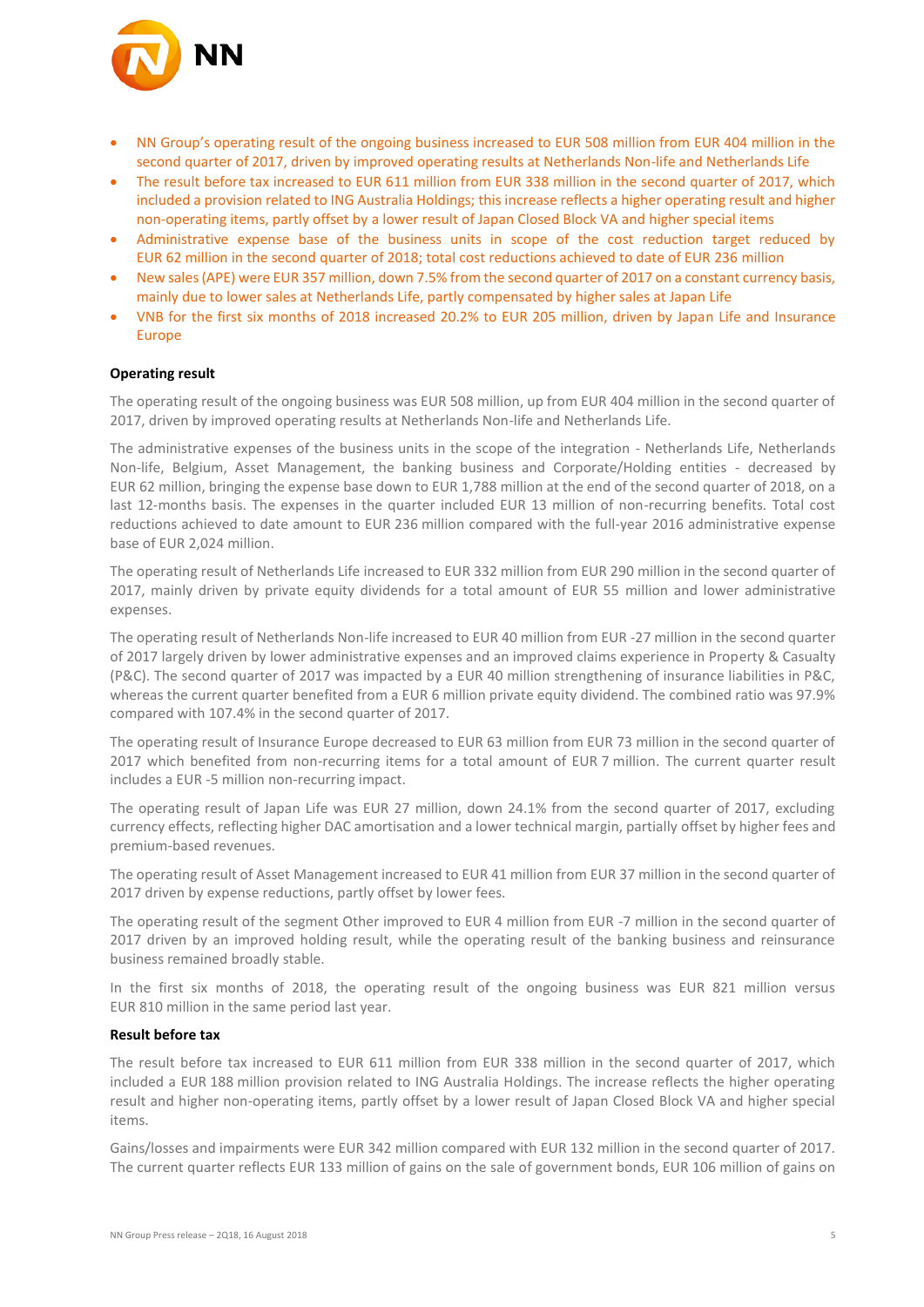

the sale of public equities as well as a gain of EUR 108 million relating to Vesteda following the sale of a Dutch residential real estate portfolio, partly offset by EUR 13 million of impairments on public equity.

Revaluations were EUR -18 million compared with EUR 34 million in the second quarter of 2017. The current quarter reflects negative revaluations of EUR 52 million on derivatives and of EUR 35 million on private equity, partly compensated by EUR 70 million positive revaluations on real estate.

Market and other impacts were EUR -90 million compared with EUR 45 million in the second quarter of 2017. The current quarter reflects the impact of an amended pricing system for mortgage loans for a total amount of EUR -59 million, of which EUR -30 million in Netherlands Life and EUR -22 million in the banking business. Market and other impacts also reflect the movement in the provisions for guarantees on unit-linked, separate account pension contracts and inflation-linked liabilities (all net of hedging) at Netherlands Life.

The result before tax of Japan Closed Block VA was EUR -11 million compared with EUR 12 million in the second quarter of 2017, reflecting a hedge-related loss and a lower operating result.

Special items were EUR -86 million versus EUR -68 million in the second quarter of 2017 and mainly relate to restructuring expenses incurred in respect of the cost reduction target for Netherlands Life, Netherlands Non-life, Belgium, Asset Management, the banking business and Corporate/Holding entities. Special items in the current quarter also include a charge at Netherlands Non-life related to the agreement with Van Ameyde to insource claims handling activities.

The result before tax increased to EUR 1,088 million from EUR 882 million in the first six months of 2017, which included a provision related to ING Australia Holdings. The increase reflects higher non-operating items partly offset by higher special items and the inclusion of amortisation of acquisition intangibles from the second quarter of 2017.

#### **Net result**

The net result increased to EUR 463 million from EUR 240 million in the second quarter of 2017. The effective tax rate in the second quarter of 2018 was 23.7%.

#### **Sales and Value of New Business**

Total new sales (APE) at NN Group were EUR 357 million, down 7.5% from the second quarter of 2017 on a constant currency basis. New sales were down 43.8% at Netherlands Life reflecting a lower volume of group pension contracts. At Insurance Europe, new sales were down 10.0%, mainly due to lower sales of savings products in Greece and Spain and lower life sales in Turkey. New sales at Japan Life were up 18.0%, driven by higher sales through the bancassurance channel and the Sumitomo partnership.

In the first six months of 2018, total new sales were EUR 904 million, down 7.7% on a constant currency basis, mainly due to lower sales at Netherlands Life, partly compensated by higher sales at Japan Life.

In the first six months of 2018 the value of new business (VNB) increased to EUR 205 million from EUR 170 million in the same period last year. The increase was driven by higher sales and a more profitable business mix at Japan Life, while at Insurance Europe the impact of lower sales was more than offset by a more profitable business mix.

#### **Net operating Return On Equity (ROE)**

The net operating ROE of the ongoing business of NN Group increased to 11.7% compared with 10.7% in the second quarter of 2017, mainly driven by a higher net operating result.

The net operating ROE in the first six months of 2018 decreased to 9.5% from 10.9% in the same period of 2017, due to higher equity.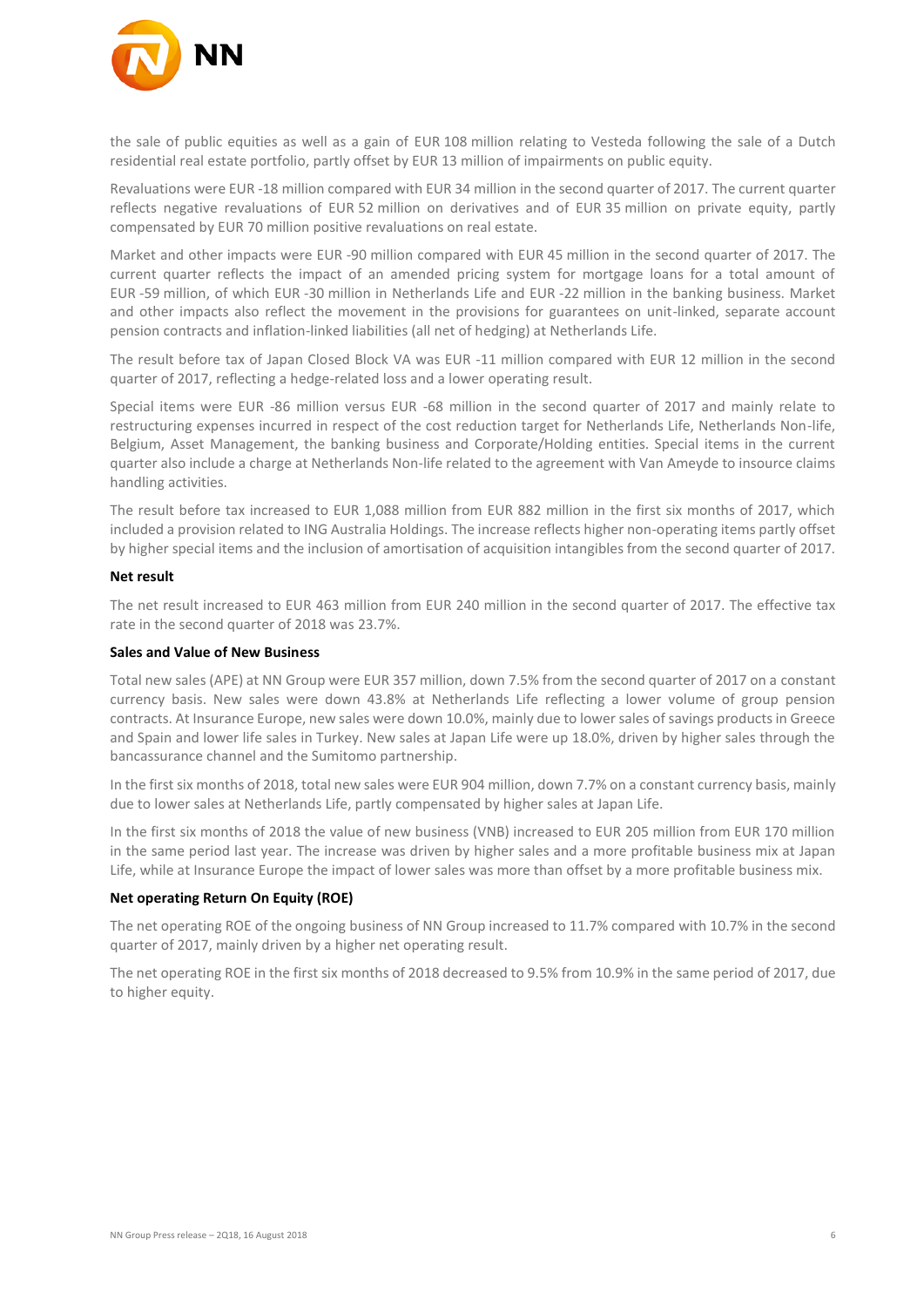

## **Netherlands Life**

- Operating result increased to EUR 332 million from EUR 290 million in the second quarter of 2017, mainly driven by private equity dividends for a total amount of EUR 55 million and lower administrative expenses
- Result before tax increased to EUR 557 million from EUR 419 million in the second quarter of 2017 reflecting the higher operating result and higher gains on the sale of government bonds, real estate and public equity

| In EUR million                                                             | <b>2Q18</b>    | <b>2Q17</b> | Change   | 6M18  | 6M17  | Change   |
|----------------------------------------------------------------------------|----------------|-------------|----------|-------|-------|----------|
| Analysis of results                                                        |                |             |          |       |       |          |
| Investment margin                                                          | 292            | 254         | 15.1%    | 473   | 452   | 4.6%     |
| Fees and premium-based revenues                                            | 111            | 127         | $-12.8%$ | 236   | 216   | 9.4%     |
| <b>Technical margin</b>                                                    | 54             | 55          | $-1.4%$  | 100   | 98    | 2.2%     |
| Operating income non-modelled business                                     | $\mathbf 0$    | 0           |          | 0     | 0     |          |
| <b>Operating income</b>                                                    | 457            | 436         | 4.9%     | 809   | 766   | 5.7%     |
| Administrative expenses                                                    | 115            | 134         | $-14.2%$ | 244   | 233   | 4.7%     |
| DAC amortisation and trail commissions                                     | 9              | 11          | $-15.5%$ | 21    | 22    | $-4.9%$  |
| <b>Expenses</b>                                                            | 125            | 146         | $-14.3%$ | 265   | 255   | 3.8%     |
| <b>Operating result</b>                                                    | 332            | 290         | 14.5%    | 544   | 511   | 6.6%     |
| Non-operating items                                                        | 237            | 141         | 68.0%    | 487   | 284   | 71.7%    |
| of which gains/losses and impairments                                      | 317            | 76          | 316.8%   | 346   | 191   | 81.2%    |
| of which revaluations                                                      | $-7$           | 19          |          | 210   | 76    | 176.8%   |
| of which market & other impacts                                            | $-74$          | 46          |          | $-68$ | 17    |          |
| Special items before tax                                                   | $-12$          | $-12$       |          | $-27$ | $-22$ |          |
| <b>Result on divestments</b>                                               | $\mathbf 0$    | 0           |          | 0     | 0     |          |
| <b>Result before tax</b>                                                   | 557            | 419         | 32.8%    | 1,005 | 772   | 30.2%    |
| Taxation                                                                   | 129            | 70          | 84.1%    | 207   | 139   | 48.3%    |
| Minority interests                                                         | $\overline{2}$ | 3           | $-30.1%$ | 4     | 4     | 0.2%     |
| Net result                                                                 | 426            | 346         | 23.1%    | 794   | 629   | 26.3%    |
|                                                                            |                |             |          |       |       |          |
| <b>New business</b>                                                        |                |             |          |       |       |          |
| Single premiums                                                            | 101            | 112         | $-9.2%$  | 224   | 195   | 15.2%    |
| Regular premiums                                                           | 38             | 74          | $-49.0%$ | 169   | 268   | $-37.1%$ |
| New sales life insurance (APE)                                             | 48             | 85          | $-43.8%$ | 191   | 288   | $-33.6%$ |
| Value of new business                                                      |                |             |          | 5     | 6     | $-18.3%$ |
| <b>Key figures</b>                                                         |                |             |          |       |       |          |
| Gross premium income                                                       | 775            | 763         | 1.6%     | 2,118 | 1,642 | 29.0%    |
| Total administrative expenses                                              | 115            | 134         | $-14.2%$ | 244   | 233   | 4.7%     |
| Cost/income ratio (Administrative expenses/Operating income)               | 25.2%          | 30.8%       |          | 30.2% | 30.5% |          |
| Investment margin/Life general account invested assets (bps) <sup>7)</sup> | 83             | 85          |          |       |       |          |
| Net operating ROE <sup>10)</sup>                                           | 11.2%          | 12.5%       |          | 9.3%  | 12.0% |          |

| In EUR billion                                        | <b>2Q18</b> | 1Q18   | Change  | 6M18   | 6M17   | Change  |
|-------------------------------------------------------|-------------|--------|---------|--------|--------|---------|
| <b>Key figures</b>                                    |             |        |         |        |        |         |
| Life general account invested assets                  | 102         | 102    | $-0.2%$ | 102    | 102    | 0.1%    |
| Total provisions for insurance & investment contracts | 114         | 114    | 0.1%    | 114    | 115    | $-0.9%$ |
| of which for risk policyholder                        | 21          | 21     | 2.4%    | 21     | 22     | $-2.1%$ |
| Allocated equity (end of period) $610$                | 16,776      | 16,481 | 1.8%    | 16,776 | 15,298 | 9.7%    |
| NN Life Solvency II ratio <sup>2)</sup>               | 239%        | 219%   |         | 239%   | 220%   |         |
| Delta Lloyd Life Solvency II ratio <sup>2)</sup>      | 190%        | 169%   |         | 190%   | 139%   |         |
| Employees (internal FTEs, end of period)              | 2,499       | 2,535  | $-1.4%$ | 2.499  | 2.664  | $-6.2%$ |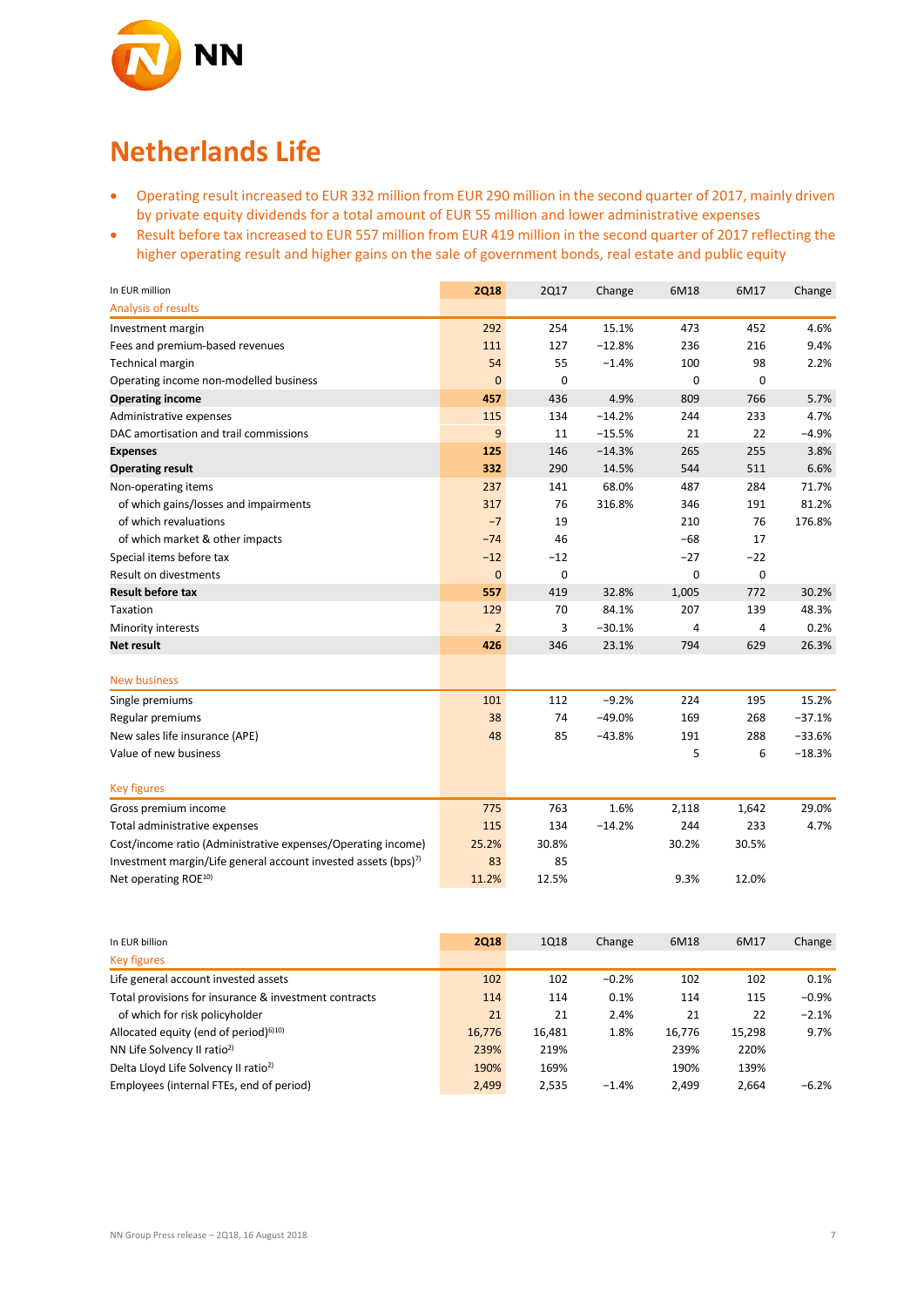

The operating result of Netherlands Life increased to EUR 332 million from EUR 290 million in the second quarter of 2017 mainly driven by private equity dividends for a total amount of EUR 55 million and lower administrative expenses. The operating result in the second quarter of 2017 benefited from non-recurring and seasonal items for a total amount of EUR 16 million at Delta Lloyd Life.

The investment margin increased to EUR 292 million compared with EUR 254 million in the second quarter of 2017. The current quarter benefited from a private equity dividend and a dividend from an indirect stake in ING Life Korea for a total amount of EUR 55 million, whereas the second quarter of 2017 included a dividend from an indirect stake in ING Life Korea of EUR 14 million. The investment spread, calculated on a four quarter rolling average, decreased to 83 basis points from 85 basis points in the second quarter of 2017.

Fees and premium-based revenues decreased to EUR 111 million from EUR 127 million in the second quarter of 2017 which benefited from non-recurring items at Delta Lloyd Life. The decrease also reflects the run-off of the individual life closed book as well as lower margins in the pension business.

The technical margin was broadly stable at EUR 54 million versus EUR 55 million in the second quarter of 2017 which benefited from non-recurring items at Delta Lloyd Life. The current quarter included favourable mortality results.

Administrative expenses decreased to EUR 115 million compared with EUR 134 million in the second quarter of 2017 as a result of lower staff and IT-related expenses, and non-recurring benefits.

DAC amortisation and trail commissions decreased to EUR 9 million compared with EUR 11 million in the second quarter of 2017 due to the run-off of the individual life closed book.

The result before tax increased to EUR 557 million from EUR 419 million in the second quarter of 2017, reflecting the higher operating result and higher capital gains. Gains/losses and impairments increased to EUR 317 million from EUR 76 million in the same period last year. The current quarter reflects gains on the sale of government bonds, a gain related to Vesteda following the sale of a Dutch residential real estate portfolio and gains on the sale of public equities. Revaluations decreased to EUR -7 million compared with EUR 19 million in the second quarter of 2017. Market and other impacts were EUR -74 million reflecting movements in provisions for guarantees on unit-linked, separate account pension contracts and inflation-linked liabilities (all net of hedging) as well as the impact of the amended pricing system for mortgage loans.

New sales (APE) decreased to EUR 48 million compared with EUR 85 million in the second quarter of 2017, reflecting a lower volume of group pension contracts.

In the first six months of 2018, Netherlands Life's operating result increased to EUR 544 million from EUR 511 million in the same period last year. The increase reflects the inclusion of Delta Lloyd from the second quarter of 2017 and expense reductions.

The result before tax increased to EUR 1,005 million in the first six months of 2018 compared with EUR 772 million in the same period last year. The increase reflects the higher operating result and higher revaluations on real estate investments. Higher gains on the sale of public equity, real estate and government bonds also contributed to the increase. This was partly offset by lower revaluations on private equity, as well as lower market and other impacts.

New sales (APE) decreased to EUR 191 million in the first six months of 2018 from EUR 288 million in the same period last year, reflecting a lower volume of group pension contracts up for renewal, partly offset by the inclusion of Delta Lloyd from the second quarter of 2017.

The value of new business (VNB) was EUR 5 million in the first six months of 2018 versus EUR 6 million in the same period last year.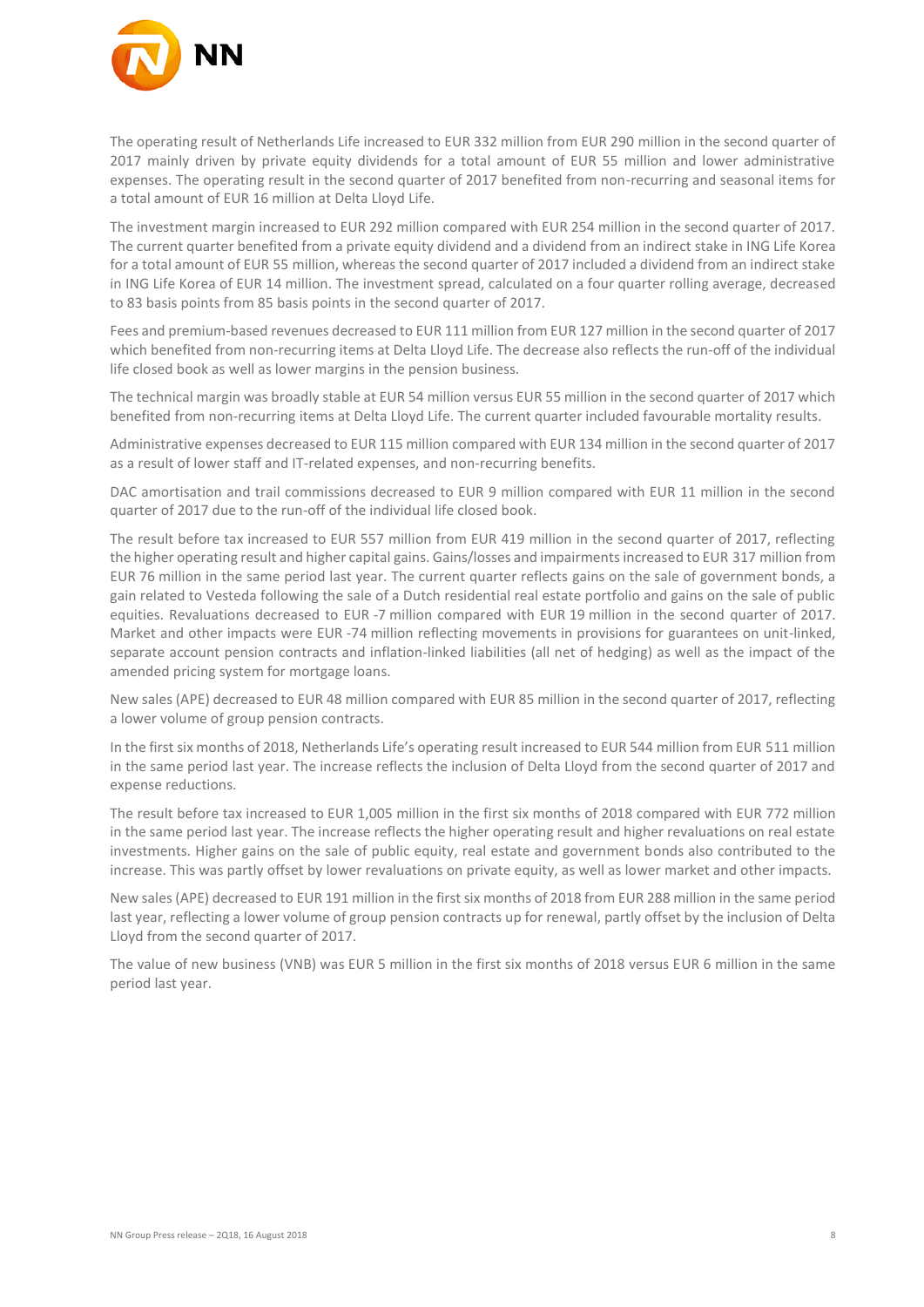

## **Netherlands Non-life**

- Operating result increased to EUR 40 million from EUR -27 million in the second quarter of 2017 which included a EUR 40 million strengthening of insurance liabilities in P&C; increase largely driven by lower administrative expenses and improved claims experience in P&C
- Combined ratio was 97.9% versus 107.4% in the second quarter of 2017

| In EUR million                                         | <b>2Q18</b>    | <b>2Q17</b>    | Change   | 6M18        | 6M17           | Change    |
|--------------------------------------------------------|----------------|----------------|----------|-------------|----------------|-----------|
| Analysis of results                                    |                |                |          |             |                |           |
| Earned premiums                                        | 692            | 700            | $-1.1%$  | 1,427       | 1,099          | 29.8%     |
| Investment income                                      | 38             | 32             | 19.4%    | 62          | 60             | 3.6%      |
| Other income                                           | $-3$           | $\mathbf{1}$   |          | $-3$        | $\mathbf{1}$   |           |
| <b>Operating income</b>                                | 727            | 732            | $-0.7%$  | 1,486       | 1,160          | 28.1%     |
| Claims incurred, net of reinsurance                    | 497            | 567            | $-12.4%$ | 1,082       | 848            | 27.6%     |
| <b>Acquisition costs</b>                               | 121            | 106            | 14.1%    | 251         | 170            | 47.4%     |
| Administrative expenses                                | 76             | 94             | $-19.5%$ | 158         | 147            | 7.7%      |
| Acquisition costs and administrative expenses          | 196            | 200            | $-1.7%$  | 409         | 317            | 29.0%     |
| <b>Expenditure</b>                                     | 693            | 767            | $-9.6%$  | 1,492       | 1,165          | 28.0%     |
| <b>Operating result insurance businesses</b>           | 34             | $-35$          |          | $-6$        | $-5$           |           |
| Operating result health business and broker businesses | 6              | 8              | $-22.6%$ | 14          | 9              | 52.4%     |
| <b>Total operating result</b>                          | 40             | $-27$          |          | 8           | $\overline{4}$ | 100.8%    |
| Non-operating items                                    | 3              | 12             | $-75.1%$ | 12          | 16             | $-26.4%$  |
| of which gains/losses and impairments                  | $\overline{7}$ | $\overline{2}$ | 181.2%   | 11          | 4              | 148.1%    |
| of which revaluations                                  | $-3$           | 10             |          | 2           | 11             | $-83.5%$  |
| of which market & other impacts                        | $-1$           | 0              |          | $-1$        | 0              |           |
| Special items before tax                               | $-29$          | $-2$           |          | $-52$       | $-2$           |           |
| <b>Result on divestments</b>                           | $\mathbf{0}$   | $\mathbf 0$    |          | $\mathbf 0$ | 0              |           |
| <b>Result before tax</b>                               | 14             | $-17$          |          | $-32$       | 18             |           |
| Taxation                                               | $\overline{4}$ | $-5$           |          | $-10$       | $\overline{2}$ |           |
| Minority interests                                     | $1\,$          | $\overline{2}$ | $-50.7%$ | $\mathbf 0$ | $\overline{2}$ | $-111.1%$ |
| <b>Net result</b>                                      | 9              | $-14$          |          | $-21$       | 13             |           |
| <b>Key figures</b>                                     |                |                |          |             |                |           |
| Gross premium income                                   | 678            | 653            | 3.9%     | 1,940       | 1,441          | 34.6%     |
| Total administrative expenses <sup>11)</sup>           | 94             | 113            | $-16.4%$ | 196         | 176            | 11.3%     |
| Combined ratio <sup>4)5)</sup>                         | 97.9%          | 107.4%         |          | 102.2%      | 103.2%         |           |
| of which Claims ratio <sup>4)5)</sup>                  | 69.5%          | 78.8%          |          | 73.6%       | 74.4%          |           |
| of which Expense ratio <sup>5)</sup>                   | 28.4%          | 28.6%          |          | 28.7%       | 28.8%          |           |
| Net operating ROE <sup>10)</sup>                       | 17.4%          | $-12.8%$       |          | 2.3%        | 1.2%           |           |

| In EUR billion                                                 | <b>2Q18</b> | 1Q18  | Change  | 6M18  | 6M17  | Change    |
|----------------------------------------------------------------|-------------|-------|---------|-------|-------|-----------|
| <b>Key figures</b>                                             |             |       |         |       |       |           |
| Total insurance provisions                                     | 6           | ь     | $-1.3%$ |       |       | 5.2%      |
| Allocated equity (end of period) <sup><math>6)10)</math></sup> | 920         | 936   | $-1.7%$ | 920   | 1.029 | $-10.6\%$ |
| Employees (internal FTEs, end of period)                       | 2,609       | 2.672 | $-2.4%$ | 2,609 | 2.684 | $-2.8\%$  |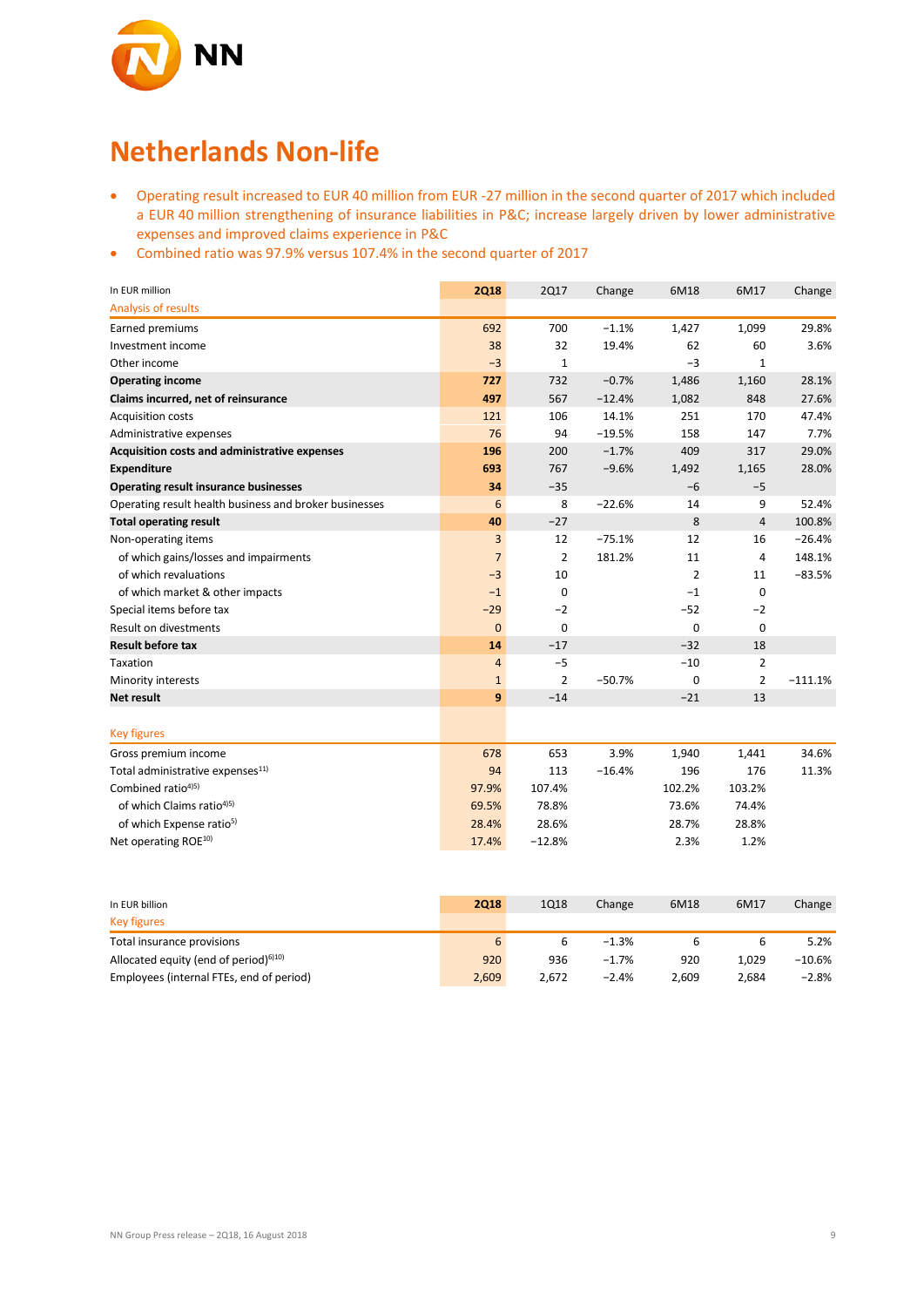

The operating result of Netherlands Non-life increased to EUR 40 million from EUR -27 million in the second quarter of 2017 largely driven by lower administrative expenses and an improved claims experience in Property & Casualty (P&C). The second quarter of 2017 was impacted by a EUR 40 million strengthening of insurance liabilities in P&C, whereas the current quarter benefited from a EUR 6 million private equity dividend. The combined ratio improved to 97.9% from 107.4% in the second quarter of 2017.

The operating result in Disability & Accident (D&A) remained stable at EUR 29 million as a less favourable claims development was compensated by lower administrative expenses and a private equity dividend of EUR 3 million. The D&A combined ratio was 93.1% compared with 91.9% in the second quarter of 2017.

The operating result in Property & Casualty (P&C) increased to EUR 5 million from EUR -63 million in the second quarter of 2017 which included a EUR 40 million strengthening of insurance liabilities for bodily-injury claims in the Motor and Miscellaneous portfolios. The current quarter reflects an improved underwriting performance in all lines of business. The P&C combined ratio improved to 100.9% from 115.4% in the second quarter of 2017.

Administrative expenses decreased to EUR 76 million from EUR 94 million in the second quarter of 2017 reflecting the synergy benefits from the integration of Delta Lloyd, expense reductions and non-recurring benefits.

The operating result of the broker business was EUR 6 million versus EUR 8 million in the second quarter of 2017.

The result before tax of Netherlands Non-life increased to EUR 14 million from EUR -17 million in the second quarter of 2017. The increase reflects the higher operating result, partly offset by higher special items reflecting a charge related to the agreement with Van Ameyde to insource claims handling activities and restructuring expenses.

In the first six months of 2018, the operating result of Netherlands Non-life increased to EUR 8 million from EUR 4 million in the same period last year. The first six months of 2018 included the EUR 56 million impact of the January storm, while the first six months of 2017 included the EUR 40 million impact of the strengthening of insurance liabilities. Excluding these items the increase was mainly attributable to lower administrative expenses and an improved claims experience in P&C, partly offset by a less favourable claims experience in D&A.

The result before tax for the first six months of 2018 decreased to EUR -32 million from EUR 18 million in the same period of 2017, mainly due to the impact of special items related to restructuring expenses and a charge related to the agreement with Van Ameyde to insource claims handling activities.

The combined ratio for the first six months of 2018 was 102.2% compared with 103.2% in the same period of 2017. Excluding the impact of the January storm and the strengthening of insurance liabilities, the combined ratio for the first six months of 2018 improved to 98.3% from 99.6% in the same period last year.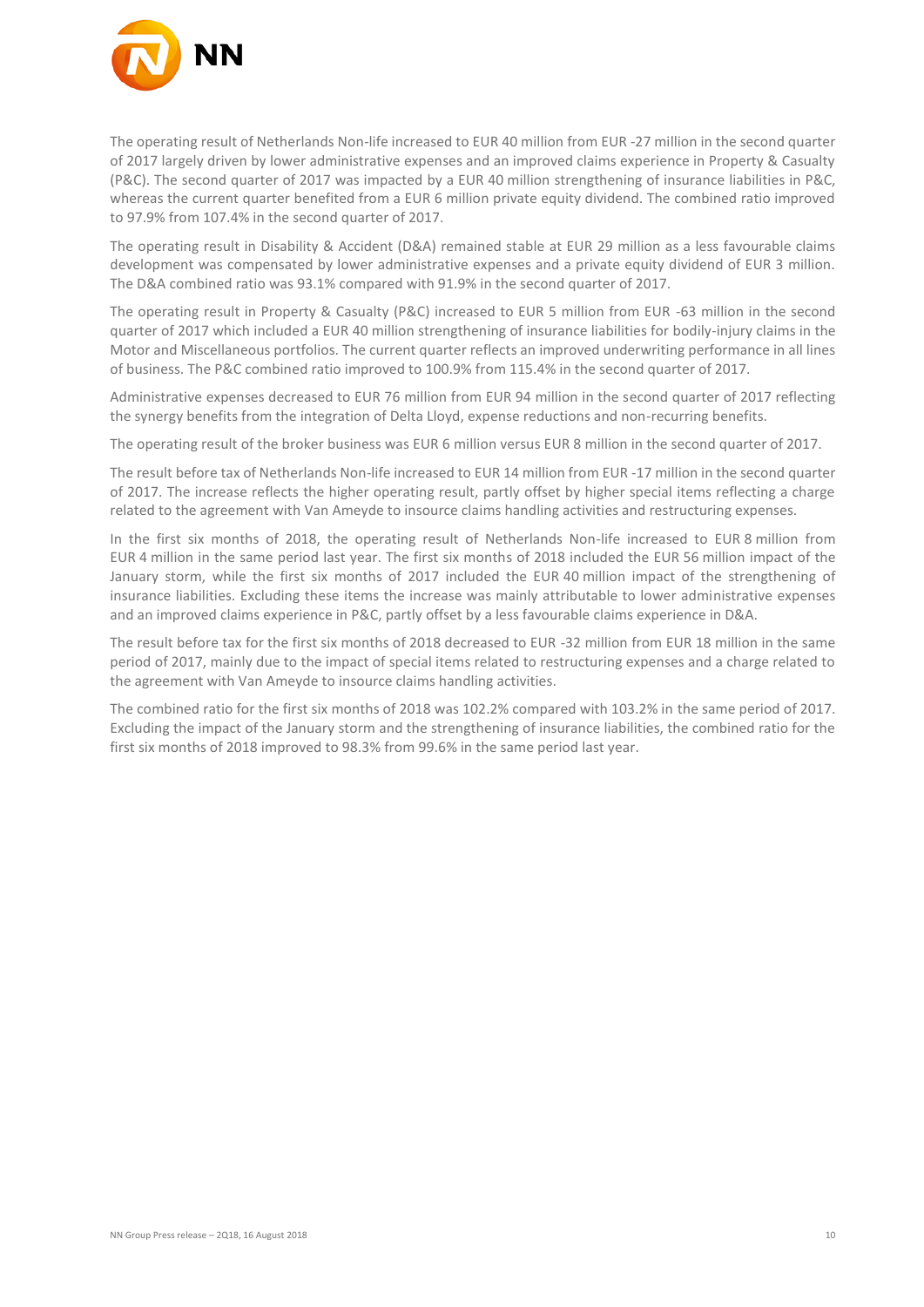

### **Insurance Europe**

- Operating result decreased to EUR 63 million from EUR 73 million in the second quarter of 2017, which benefited from EUR 7 million non-recurring items versus EUR -5 million in the current quarter
- New sales (APE) were EUR 146 million, down 10.0% from the second quarter of 2017 at constant currencies, mainly due to lower sales in Greece, Turkey and Spain
- Value of new business (VNB) for the first six months of 2018 was EUR 83 million, up from EUR 72 million in the same period last year reflecting a more profitable business mix

| In EUR million                                                             | <b>2Q18</b>  | <b>2Q17</b>  | Change   | 6M18        | 6M17           | Change   |
|----------------------------------------------------------------------------|--------------|--------------|----------|-------------|----------------|----------|
| Analysis of results                                                        |              |              |          |             |                |          |
| Investment margin                                                          | 23           | 24           | $-4.6%$  | 46          | 38             | 21.5%    |
| Fees and premium-based revenues                                            | 173          | 179          | $-3.1%$  | 354         | 322            | 9.9%     |
| <b>Technical margin</b>                                                    | 46           | 47           | $-1.1%$  | 101         | 93             | 8.3%     |
| Operating income non-modelled business                                     | $\mathbf{1}$ | $\mathbf{1}$ | $-10.1%$ | $\mathbf 1$ | $\overline{2}$ | $-39.8%$ |
| <b>Operating income Life Insurance</b>                                     | 243          | 251          | $-2.9%$  | 503         | 456            | 10.4%    |
| Administrative expenses                                                    | 98           | 99           | $-1.4%$  | 198         | 181            | 9.3%     |
| DAC amortisation and trail commissions                                     | 80           | 78           | 1.5%     | 167         | 159            | 5.3%     |
| <b>Expenses Life Insurance</b>                                             | 177          | 178          | $-0.1%$  | 365         | 340            | 7.4%     |
| <b>Operating result Life Insurance</b>                                     | 66           | 73           | $-9.7%$  | 138         | 116            | 19.0%    |
| Operating result Non-life                                                  | $-3$         | 0            |          | $-4$        | $\mathbf 0$    |          |
| <b>Operating result</b>                                                    | 63           | 73           | $-13.2%$ | 134         | 115            | 16.3%    |
| Non-operating items                                                        | 10           | 30           | $-64.7%$ | 10          | 51             | $-79.5%$ |
| of which gains/losses and impairments                                      | 18           | 22           | $-18.8%$ | 11          | 41             | $-74.0%$ |
| of which revaluations                                                      | $-2$         | 8            |          | 5           | 10             | $-49.1%$ |
| of which market & other impacts                                            | $-6$         | $\mathbf 0$  |          | $-5$        | 0              |          |
| Special items before tax                                                   | $-7$         | -8           |          | $-13$       | -8             |          |
| Result on divestments                                                      | $\mathbf 0$  | 0            |          | 0           | 0              |          |
| <b>Result before tax</b>                                                   | 67           | 95           | $-30.1%$ | 132         | 158            | $-16.6%$ |
| Taxation                                                                   | 16           | 15           | 6.8%     | 29          | 25             | 15.9%    |
| Minority interests                                                         | $\mathbf{0}$ | $\mathbf 0$  |          | 0           | 0              |          |
| Net result                                                                 | 50           | 80           | $-37.2%$ | 103         | 133            | $-22.8%$ |
| <b>New business</b>                                                        |              |              |          |             |                |          |
| Single premiums                                                            | 288          | 343          | $-16.3%$ | 592         | 649            | $-8.7%$  |
| Regular premiums                                                           | 117          | 135          | $-13.2%$ | 273         | 280            | $-2.5%$  |
| New sales life insurance (APE)                                             | 146          | 170          | $-13.8%$ | 332         | 345            | $-3.6%$  |
| Value of new business                                                      |              |              |          | 83          | 72             | 15.2%    |
| <b>Key figures</b>                                                         |              |              |          |             |                |          |
| Gross premium income                                                       | 724          | 763          | $-5.1%$  | 1,496       | 1,372          | 9.0%     |
| Total administrative expenses (Life & Non-life)                            | 104          | 102          | 1.2%     | 207         | 187            | 10.8%    |
| Cost/income ratio (Administrative expenses/Operating income)               | 41.3%        | 39.8%        |          | 40.0%       | 39.9%          |          |
| Investment margin/Life general account invested assets (bps) <sup>7)</sup> | 52           | 49           |          |             |                |          |
| Net operating ROE <sup>10)</sup>                                           | 10.3%        | 13.3%        |          | 10.6%       | 11.9%          |          |
|                                                                            |              |              |          |             |                |          |

| In EUR billion                                        | 2018  | 1018  | Change  | 6M18  | 6M17  | Change   |
|-------------------------------------------------------|-------|-------|---------|-------|-------|----------|
| <b>Key figures</b>                                    |       |       |         |       |       |          |
| Life general account invested assets                  | 19    | 19    | $-1.8%$ | 19    | 19    | $-3.7%$  |
| Total provisions for insurance & investment contracts | 25    | 26    | $-0.8%$ | 25    | 26    | $-1.0\%$ |
| of which for risk policyholder                        |       |       | 0.9%    |       |       | 7.2%     |
| Assets under management pensions <sup>12)</sup>       | 18    | 19    | $-3.8%$ | 18    | 18    | $-3.0%$  |
| Allocated equity (end of period) $610$                | 2,328 | 2,530 | $-8.0%$ | 2,328 | 2,464 | $-5.5%$  |
| Employees (internal FTEs, end of period)              | 4,518 | 4.519 | $-0.0%$ | 4.518 | 4.629 | $-2.4%$  |

Note: For data in constant currencies, refer to the 'NN Group Financial Supplement: 2.4.1 Analysis of results: Insurance Europe – Excluding currency effects'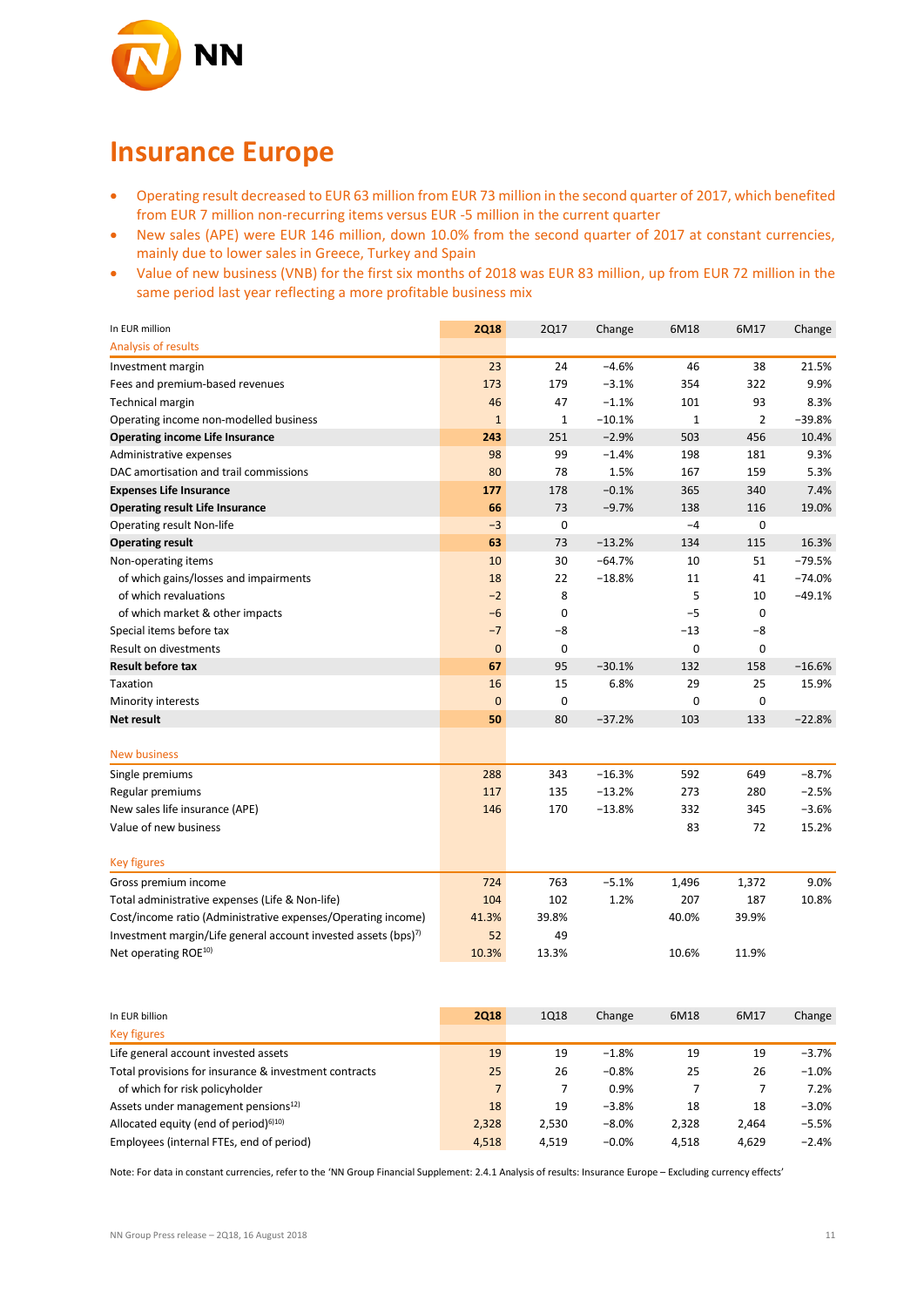

The operating result of Insurance Europe decreased to EUR 63 million from EUR 73 million in the second quarter of 2017 which benefited from non-recurring items for a total amount of EUR 7 million. The current quarter result includes a EUR -5 million non-recurring impact.

The investment margin was broadly stable at EUR 23 million.

Fees and premium-based revenues declined to EUR 173 million from EUR 179 million in the second quarter of 2017, which included EUR 4 million of non-recurring benefits. The current quarter was impacted by EUR 3 million negative currency effects in Turkey.

The technical margin decreased to EUR 46 million from EUR 47 million in the second quarter of 2017. The current quarter was impacted by a EUR -5 million non-recurring item in Belgium, partly offset by higher mortality and morbidity results in Poland and Spain.

Administrative expenses were broadly stable at EUR 98 million.

DAC amortisation and trail commissions were EUR 80 million compared with EUR 78 million in the second quarter of 2017, which benefited from EUR 3 million non-recurring items.

The result before tax decreased to EUR 67 million from EUR 95 million in the second quarter of 2017 due to the lower operating result as well as lower non-operating items.

New sales (APE) decreased to EUR 146 million from EUR 170 million in the second quarter of 2017, mainly due to lower sales of savings products in Greece and Spain and lower life sales in Turkey.

In the first six months of 2018, the operating result of Insurance Europe increased to EUR 134 million from EUR 115 million in the same period of 2017, mainly driven by higher fees and premium-based revenues, favourable mortality results and the inclusion of Delta Lloyd Belgium from the second quarter of 2017.

The result before tax in the first six months of 2018 decreased to EUR 132 million from EUR 158 million in the same period of 2017, reflecting lower gains on the sale of bonds and equity investments, partly offset by the higher operating result.

New sales (APE) in the first six months of 2018 decreased to EUR 332 million from EUR 345 million in the same period of 2017. The decrease is mainly due to lower sales of savings products in Greece and the sale of NN Life Luxembourg in October 2017, partly offset by the inclusion of Delta Lloyd Belgium from the second quarter of 2017.

In the first six months of 2018, the value of new business (VNB) increased to EUR 83 million from EUR 72 million in the same period of 2017 as the impact of lower sales was more than offset by a more profitable business mix and the inclusion of Delta Lloyd Belgium from the second quarter of 2017.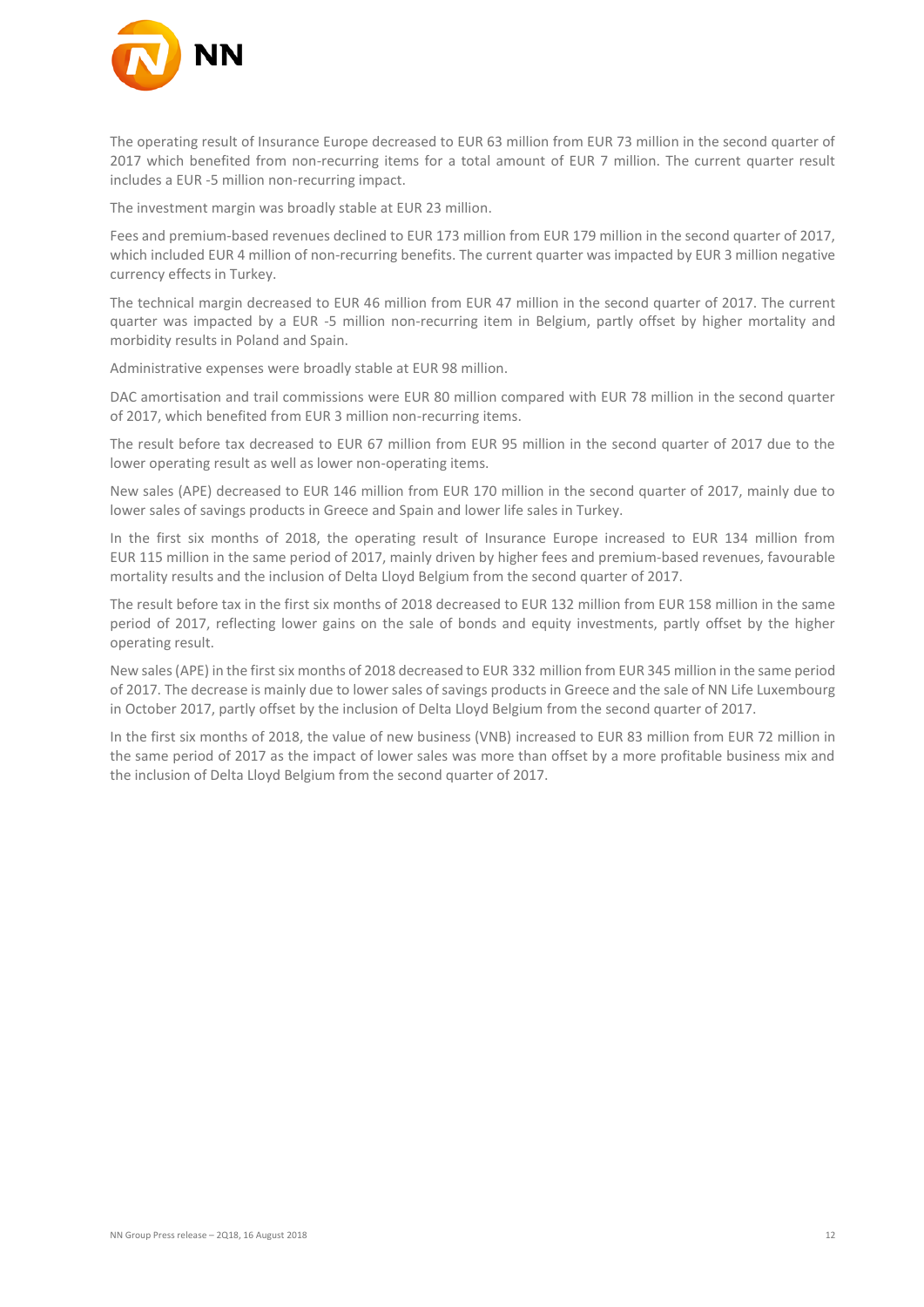

## **Japan Life**

- The operating result of Japan Life was EUR 27 million, down 24.1% from the second quarter of 2017, excluding currency effects, reflecting higher DAC amortisation and a lower technical margin, partially offset by higher fees and premium-based revenues
- New sales (APE) were EUR 163 million, up 18.0% from the second quarter of 2017, at constant currencies
- Value of new business (VNB) increased to EUR 117 million in the first six months of 2018, compared with EUR 93 million in the first six month of 2017

| In EUR million                                               | <b>2Q18</b>  | <b>2Q17</b> | Change   | 6M18        | 6M17  | Change   |
|--------------------------------------------------------------|--------------|-------------|----------|-------------|-------|----------|
| Analysis of results                                          |              |             |          |             |       |          |
| Investment margin                                            | $-2$         | $-2$        |          | $-5$        | $-4$  |          |
| Fees and premium-based revenues                              | 130          | 135         | $-3.2%$  | 318         | 328   | $-3.3%$  |
| Technical margin                                             | $-1$         | 1           |          | $-2$        | 14    |          |
| Operating income non-modelled business                       | $\mathbf{0}$ | 0           |          | $\mathbf 0$ | 0     |          |
| <b>Operating income</b>                                      | 127          | 134         | $-5.5%$  | 311         | 339   | $-8.3%$  |
| Administrative expenses                                      | 33           | 36          | $-8.6%$  | 65          | 68    | $-3.9%$  |
| DAC amortisation and trail commissions                       | 67           | 61          | 9.2%     | 152         | 148   | 2.7%     |
| <b>Expenses</b>                                              | 100          | 97          | 2.6%     | 217         | 216   | 0.6%     |
| <b>Operating result</b>                                      | 27           | 37          | $-26.6%$ | 93          | 123   | $-24.0%$ |
| Non-operating items                                          | $-8$         | $-4$        |          | $-13$       | $-4$  |          |
| of which gains/losses and impairments                        | $-4$         | 0           |          | $-3$        | 8     |          |
| of which revaluations                                        | $-4$         | $-4$        |          | $-10$       | $-12$ |          |
| of which market & other impacts                              | $\mathbf{0}$ | 0           |          | $\mathbf 0$ | 0     |          |
| Special items before tax                                     | $\mathbf{0}$ | 0           |          | $-1$        | 0     |          |
| <b>Result on divestments</b>                                 | $\mathbf{0}$ | 0           |          | 0           | 0     |          |
| <b>Result before tax</b>                                     | 19           | 34          | $-43.4%$ | 79          | 118   | $-33.0%$ |
| Taxation                                                     | 3            | 10          | $-65.2%$ | 19          | 33    | $-42.3%$ |
| Minority interests                                           | $\mathbf 0$  | $\mathbf 0$ |          | 0           | 0     |          |
| <b>Net result</b>                                            | 16           | 24          | $-34.7%$ | 60          | 85    | $-29.4%$ |
| <b>New business</b>                                          |              |             |          |             |       |          |
| Single premiums                                              | $\mathbf 0$  | $\mathbf 0$ |          | 0           | 0     |          |
| Regular premiums                                             | 163          | 145         | 12.7%    | 381         | 387   | $-1.6%$  |
| New sales life insurance (APE)                               | 163          | 145         | 12.7%    | 381         | 387   | $-1.6%$  |
| Value of new business                                        |              |             |          | 117         | 93    | 26.5%    |
| <b>Key figures</b>                                           |              |             |          |             |       |          |
| Gross premium income                                         | 767          | 762         | 0.8%     | 1,875       | 1,876 | $-0.1%$  |
| Total administrative expenses                                | 33           | 36          | $-8.6%$  | 65          | 68    | $-3.9%$  |
| Cost/income ratio (Administrative expenses/Operating income) | 25.7%        | 26.6%       |          | 21.0%       | 20.0% |          |
| Net operating ROE <sup>10)13)</sup>                          | 3.7%         | 6.6%        |          | 7.5%        | 10.8% |          |

| In EUR billion                                        | 2018     | 1Q18  | Change | 6M18  | 6M17  | Change |
|-------------------------------------------------------|----------|-------|--------|-------|-------|--------|
| <b>Key figures</b>                                    |          |       |        |       |       |        |
| Life general account invested assets                  | 15       | 15    | 2.3%   | 15    | 14    | 8.9%   |
| Total provisions for insurance & investment contracts | 14       | 14    | 2.9%   | 14    | 13    | 10.8%  |
| of which for risk policyholder                        | $\Omega$ | 0     | 2.8%   | 0     |       | 5.8%   |
| Allocated equity (end of period) $610(13)$            | 2,265    | 2.231 | 1.5%   | 2.265 | 2,162 | 4.8%   |
| Employees (internal FTEs, end of period)              | 839      | 804   | 4.4%   | 839   | 792   | 5.9%   |

Note: For data in constant currencies, refer to the 'NN Group Financial Supplement: 2.5.1 Analysis of results: Japan Life – Excluding currency effects'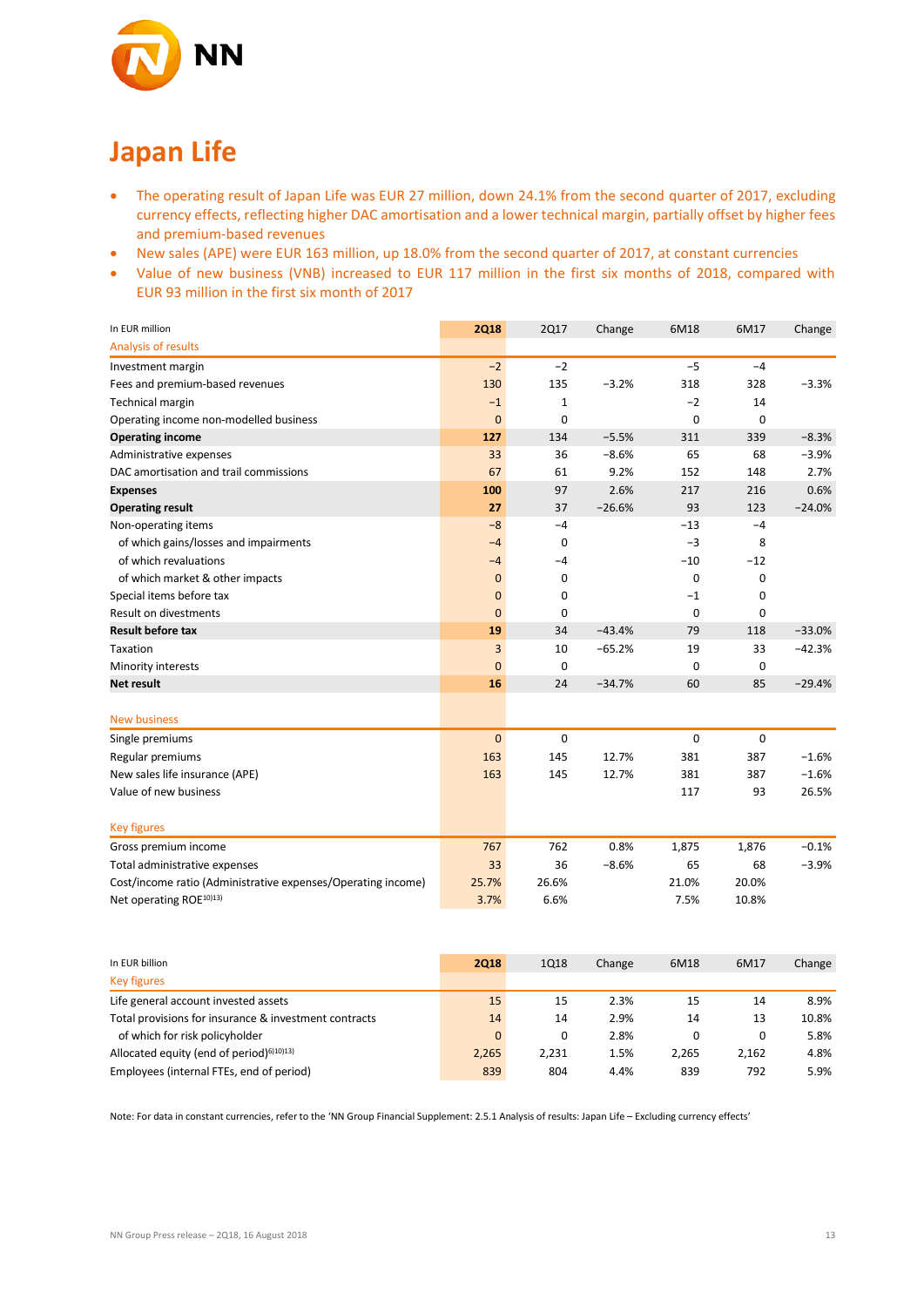

The operating result of Japan Life was EUR 27 million, down 24.1% from the second quarter of 2017, excluding currency effects, reflecting higher DAC amortisation and a lower technical margin, partially offset by higher fees and premium-based revenues.

Fees and premium-based revenues were EUR 130 million, up 1.5% from the second quarter of 2017, excluding currency effects, driven by higher in-force volumes.

The technical margin was EUR -1 million, down from EUR 1 million in the second quarter of 2017, due to lower surrender results.

Administrative expenses were EUR 33 million, down 3.8% from the second quarter of 2017, excluding currency effects, mainly driven by lower personnel costs.

DAC amortisation and trail commissions were EUR 67 million, up 15.0% from the second quarter of 2017, excluding currency effects, mainly reflecting higher DAC amortisation on surrenders.

The result before tax was EUR 19 million, down 41.6% from the second quarter of 2017, at constant currencies, reflecting the lower operating result and lower non-operating items.

New sales (APE) were EUR 163 million, up 18.0% from the second quarter of 2017, excluding currency effects, driven by higher sales through the bancassurance channel and the Sumitomo partnership.

In the first six months of 2018 the operating result of Japan Life was EUR 93 million, down 18.0% compared with the same period last year, excluding currency effects. The decrease was due to lower mortality and surrender results and higher DAC amortisation, partially offset by an increase in fees and premium-based revenues due to larger inforce volumes.

The result before tax for the first six months of 2018 was EUR 79 million, down 27.6% compared with the same period last year, at constant currencies, due to the lower operating result and lower non-operating items.

New sales (APE) for the first six months of 2018 were EUR 381 million, up 6.2% compared with the same period last year, at constant currencies, driven by higher sales through the Sumitomo partnership which started in April 2017 and the bancassurance channel, despite increasing competition.

The value of new business (VNB) for the first six months of 2018 increased to EUR 117 million, up 35.8% from the same period of 2017 excluding currency effects, driven by higher sales and a more profitable business mix.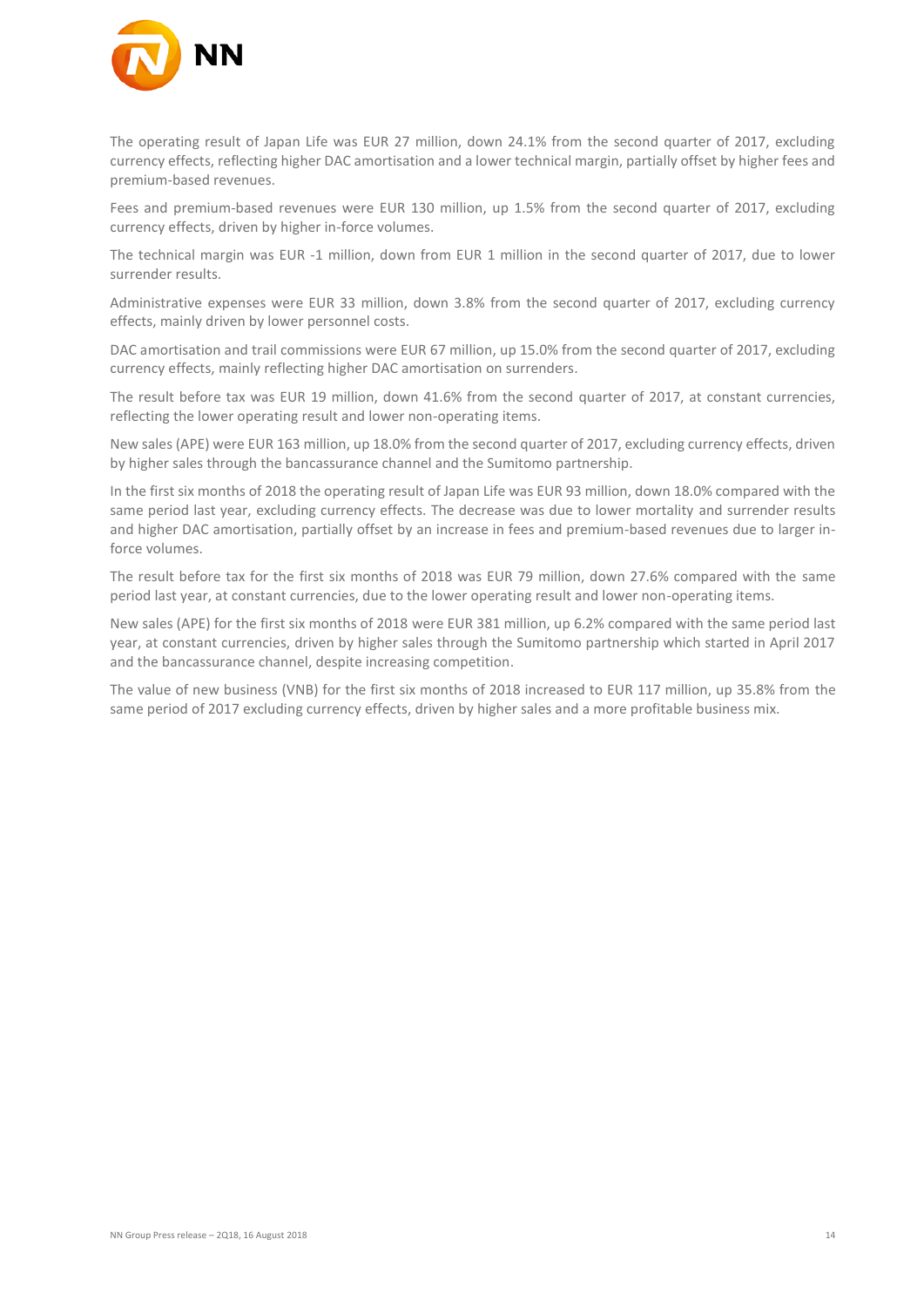

### **Asset Management**

- Total Assets under Management (AuM) remained stable at EUR 240 billion compared with the end of the first quarter of 2018
- Operating result increased to EUR 41 million from EUR 37 million in the second quarter of 2017 driven by expense reductions, partly offset by lower fees

| In EUR million                                               | <b>2Q18</b>    | <b>2Q17</b> | Change   | 6M18        | 6M17     | Change   |
|--------------------------------------------------------------|----------------|-------------|----------|-------------|----------|----------|
| Analysis of results                                          |                |             |          |             |          |          |
| Investment income                                            | $\mathbf{0}$   | $\mathbf 0$ |          | $\mathbf 0$ | 0        |          |
| Fees                                                         | 126            | 135         | $-6.4%$  | 256         | 253      | 1.4%     |
| <b>Operating income</b>                                      | 126            | 135         | $-6.4%$  | 256         | 252      | 1.3%     |
| <b>Administrative expenses</b>                               | 85             | 97          | $-12.9%$ | 174         | 182      | $-4.7%$  |
| <b>Operating result</b>                                      | 41             | 37          | 10.7%    | 82          | 70       | 17.0%    |
| Non-operating items                                          | $\mathbf{0}$   | $\Omega$    |          | $\Omega$    | $\Omega$ |          |
| of which gains/losses and impairments                        | $\mathbf{0}$   | 0           |          | 0           | 0        |          |
| of which revaluations                                        | $\mathbf{0}$   | $\Omega$    |          | 0           | 0        |          |
| of which market & other impacts                              | $\mathbf{0}$   | 0           |          | $\mathbf 0$ | 0        |          |
| Special items before tax                                     | $-11$          | $-5$        |          | $-16$       | $-5$     |          |
| <b>Result on divestments</b>                                 | $\mathbf 0$    | 0           |          | $\mathbf 0$ | 0        |          |
| <b>Result before tax</b>                                     | 30             | 32          | $-5.6%$  | 66          | 65       | 1.5%     |
| Taxation                                                     | $\overline{7}$ | 10          | $-26.5%$ | 15          | 17       | $-12.4%$ |
| Minority interests                                           | $\mathbf{0}$   | $\mathbf 0$ |          | 0           | 0        |          |
| <b>Net result</b>                                            | 23             | 23          | 3.3%     | 51          | 48       | 6.5%     |
|                                                              |                |             |          |             |          |          |
| <b>Key figures</b>                                           |                |             |          |             |          |          |
| Total administrative expenses                                | 85             | 97          | $-12.9%$ | 174         | 182      | $-4.7%$  |
| Cost/income ratio (Administrative expenses/Operating income) | 67.4%          | 72.4%       |          | 67.9%       | 72.2%    |          |
| Fees/average Assets under Management (in bps)                | 21             | 25          |          | 21          | 24       |          |
| Net operating ROE <sup>10)</sup>                             | 28.4%          | 25.6%       |          | 28.1%       | 24.7%    |          |

| In EUR billion                                 | <b>2Q18</b>    | <b>1Q18</b> | Change  | 6M18  | 6M17  | Change   |
|------------------------------------------------|----------------|-------------|---------|-------|-------|----------|
| <b>Key figures</b>                             |                |             |         |       |       |          |
| Assets under Management                        | 240            | 240         | $-0.2%$ | 240   | 245   | $-2.2%$  |
| Allocated equity (end of period) $610$         | 427            | 454         | $-5.8%$ | 427   | 452   | $-5.4%$  |
| Employees (internal FTEs, end of period)       | 1,066          | 1,080       | $-1.3%$ | 1,066 | 1,220 | $-12.7%$ |
| In EUR billion                                 |                |             |         |       |       |          |
| AuM roll-forward                               |                |             |         |       |       |          |
| <b>Beginning of period</b>                     | 240            | 246         | $-2.4%$ | 246   | 195   | 26.5%    |
| Net inflow                                     | $-3$           | $-2$        |         | $-5$  | 2     |          |
| Acquisition / Divestments                      | $\mathbf{0}$   | $-3$        |         | $-3$  | 52    |          |
| Market performance (incl. FX impact) and Other | $\overline{2}$ | $-1$        |         | 1     | $-3$  |          |
| <b>End of period</b>                           | 240            | 240         | $-0.2%$ | 240   | 245   | $-2.2%$  |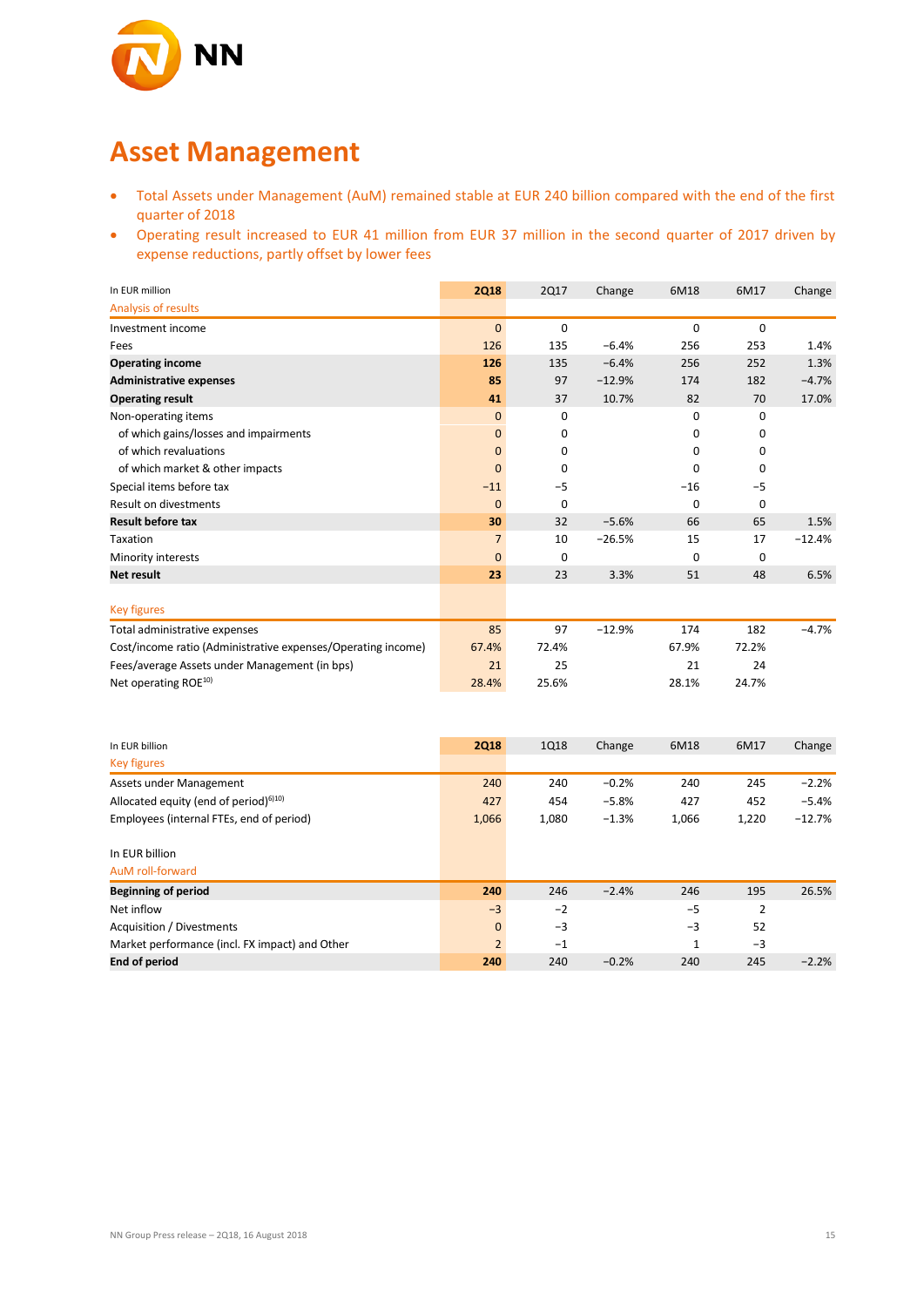

Total Assets under Management (AuM) at Asset Management remained stable at EUR 240 billion at the end of the second quarter of 2018 compared with the first quarter of 2018. Net outflows were EUR 2.6 billion, of which EUR 3.1 billion in Third Party, partly offset by net inflows of EUR 0.5 billion in Proprietary and Affiliates. These were largely compensated by positive market performance of EUR 2.1 billion.

The operating result increased to EUR 41 million from EUR 37 million in the second quarter of 2017 driven by expense reductions, partly offset by lower fees.

Fees were EUR 126 million, down from EUR 135 million in the second quarter of 2017, reflecting lower average AuM, a change in the asset mix and fee pressure.

Administrative expenses decreased to EUR 85 million from EUR 97 million in the second quarter of 2017, driven by the synergy benefits from the integration of Delta Lloyd Asset Management as well as expense reductions.

The second-quarter result before tax decreased to EUR 30 million compared with EUR 32 million in the second quarter of 2017 due to higher special items reflecting restructuring expenses, partly compensated by the higher operating result.

In the first six months of 2018, the operating result increased to EUR 82 million from EUR 70 million in the same period of 2017, driven by higher fee income as a result of the inclusion of Delta Lloyd Asset Management from the second quarter of 2017 and lower administrative expenses.

The result before tax for the first six months of 2018 was EUR 66 million, up from EUR 65 million for the same period of 2017, as the higher operating result was partly offset by higher special items reflecting restructuring expenses.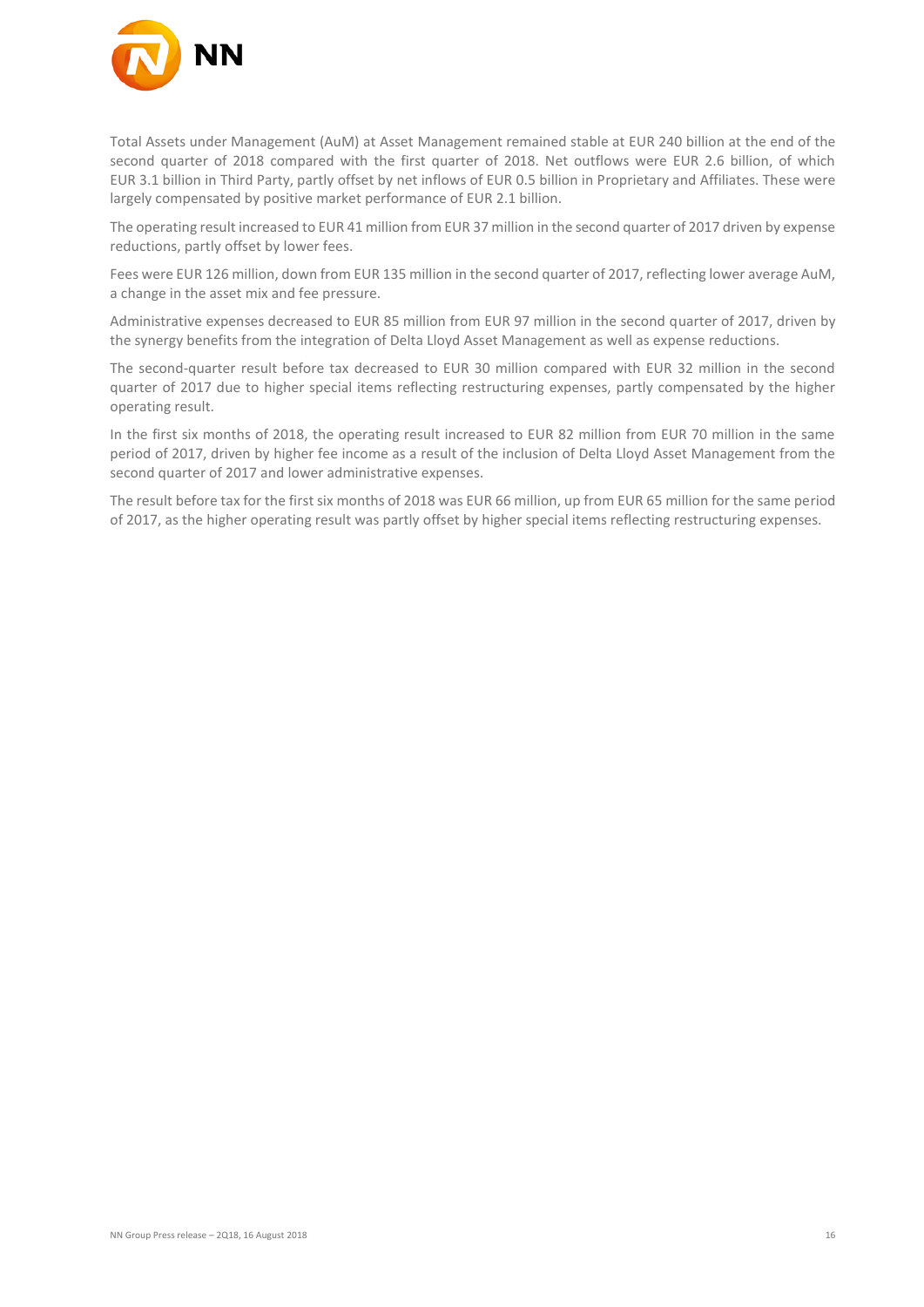

# **Other**

- Operating result improved to EUR 4 million from EUR -7 million in the second quarter of 2017 supported by an improved holding result, driven by lower interest on hybrids and debt
- Operating result of the banking business and reinsurance business broadly stable

| In EUR million                                    | <b>2Q18</b>    | <b>2Q17</b> | Change   | 6M18   | 6M17           | Change   |
|---------------------------------------------------|----------------|-------------|----------|--------|----------------|----------|
| <b>Analysis of results</b>                        |                |             |          |        |                |          |
| Interest on hybrids and debt <sup>14)</sup>       | $-27$          | $-34$       |          | $-54$  | $-64$          |          |
| Investment income and fees                        | 24             | 23          | 4.9%     | 47     | 34             | 36.6%    |
| Holding expenses                                  | $-36$          | $-38$       |          | $-71$  | $-54$          |          |
| Amortisation of intangible assets                 | $\mathbf{0}$   | $\mathbf 0$ |          | $-1$   | $-1$           |          |
| <b>Holding result</b>                             | $-39$          | $-50$       |          | $-78$  | $-85$          |          |
| Operating result reinsurance business             | $\overline{7}$ | 8           | $-20.7%$ | $-33$  | 14             |          |
| Operating result banking business                 | 35             | 34          | 1.4%     | 67     | 58             | 16.7%    |
| Other results                                     | $\overline{2}$ | 0           |          | 3      | $\overline{2}$ | 40.0%    |
| <b>Operating result</b>                           | 4              | $-7$        |          | $-41$  | $-12$          |          |
| Non-operating items                               | $-9$           | 32          |          | $-6$   | 33             |          |
| of which gains/losses and impairments             | $\overline{4}$ | 32          | $-88.0%$ | 6      | 33             | $-81.3%$ |
| of which revaluations                             | $-3$           | 0           |          | $-3$   | 0              |          |
| of which market & other impacts                   | $-9$           | $\Omega$    |          | $-9$   | 0              |          |
| Special items before tax                          | $-26$          | $-41$       |          | $-57$  | $-49$          |          |
| Amortisation of acquisition intangibles           | $-33$          | $-33$       |          | $-66$  | $-33$          |          |
| Result on divestments                             | $\Omega$       | $-188$      |          | 4      | $-179$         |          |
| <b>Result before tax</b>                          | $-64$          | $-237$      |          | $-166$ | $-240$         |          |
| Taxation                                          | $-12$          | $-11$       |          | $-39$  | $-16$          |          |
| Minority interests                                | $\mathbf{0}$   | 0           |          | 0      | 0              |          |
| <b>Net result</b>                                 | $-52$          | $-226$      |          | $-127$ | $-225$         |          |
|                                                   |                |             |          |        |                |          |
| <b>Key figures</b>                                |                |             |          |        |                |          |
| Total administrative expenses                     | 88             | 99          | $-11.2%$ | 179    | 162            | 10.1%    |
| of which reinsurance business                     | $\overline{2}$ | 3           | $-40.1%$ | 5      | $\overline{7}$ | $-32.9%$ |
| of which banking business                         | 50             | 56          | $-11.2%$ | 103    | 99             | 3.6%     |
| of which corporate/holding                        | 36             | 39          | $-8.9%$  | 72     | 56             | 26.7%    |
| Net operating ROE banking business <sup>15)</sup> | 14.3%          | 17.2%       |          | 14.0%  | 18.1%          |          |

| In EUR billion                                    | 2018  | 1Q18  | Change  | 6M18  | 6M17  | Change |
|---------------------------------------------------|-------|-------|---------|-------|-------|--------|
| <b>Key figures</b>                                |       |       |         |       |       |        |
| NN Bank common equity Tier 1 ratio <sup>16)</sup> | 16.2% | 15.6% |         | 16.2% | 14.0% |        |
| Total assets banking business                     | 22    | 21    | 1.9%    | 22    |       | 3.9%   |
| Employees (internal FTEs, end of period)          | 2.457 | 2.538 | $-3.2%$ | 2.457 | 2.958 | -16.9% |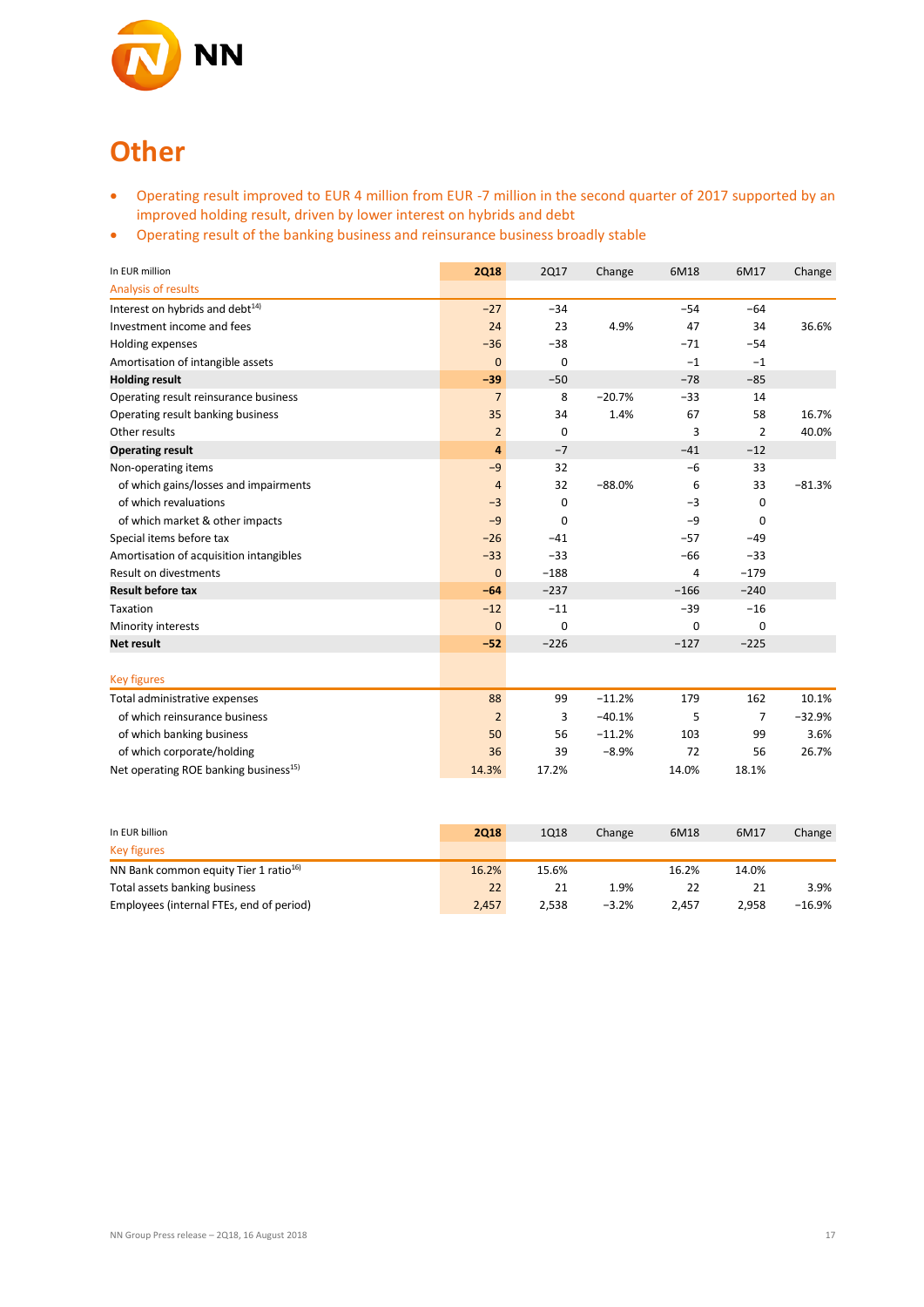

The operating result of the segment Other improved to EUR 4 million from EUR -7 million in the second quarter of 2017 driven by an improved holding result, while the operating result of the banking business and reinsurance business remained broadly stable.

The holding result improved to EUR -39 million from EUR -50 million in the second quarter of 2017, driven by lower interest on hybrids and debt and lower holding expenses. Interest on hybrids and debt was EUR -27 million compared with EUR -34 million in the second quarter of 2017 following the redemption of EUR 476 million subordinated notes in May 2017 and EUR 575 million senior notes in November 2017.

The operating result of the reinsurance business was broadly stable at EUR 7 million.

The operating result of the banking business was broadly stable at EUR 35 million. This reflects lower operating income due to continuing pressure on the interest result on the back of increasing competition in the mortgage market. This was compensated by lower administrative expenses driven by synergy benefits following the integration of Delta Lloyd Bank as well as favourable risk costs.

The result before tax of the segment Other improved to EUR -64 million from EUR -237 million in the second quarter of 2017 which included a EUR 188 million provision related to ING Australia Holdings. The current quarter reflects lower non-operating items, partly compensated by lower special items related to restructuring expenses as well as the improved operating result.

In the first six months of 2018, the operating result of the segment Other decreased to EUR -41 million from EUR -12 million in the same period of 2017. This decrease is mainly due to a lower operating result of the reinsurance business, partly compensated by a higher operating result of the banking business and an improved holding result.

The operating result of the reinsurance business decreased to EUR -33 million in the first six months of 2018 from EUR 14 million in the same period of 2017, mainly reflecting the EUR 33 million impact of the January storm as well as a EUR 8 million claim from a legacy reinsurance portfolio.

The operating result of the banking business increased to EUR 67 million in the first six months of 2018 from EUR 58 million in the same period of 2017, mainly driven by the inclusion of Delta Lloyd from the second quarter of 2017, partly offset by a lower interest result.

The result before tax of the segment Other improved to EUR -166 million in the first six months of 2018 from EUR -240 million in the first six months of 2017 which included a provision related to ING Australia Holdings, a realised gain on Delta Lloyd shares, a gain on the sale of the equity portfolio for rebalancing the assets of NN Re, as well as a gain on the sale of Mandema & Partners. The result before tax for the first six months of 2018 reflects a lower operating result, the inclusion of amortisation of acquisition intangibles from the second quarter of 2017, as well as higher special items related to restructuring expenses.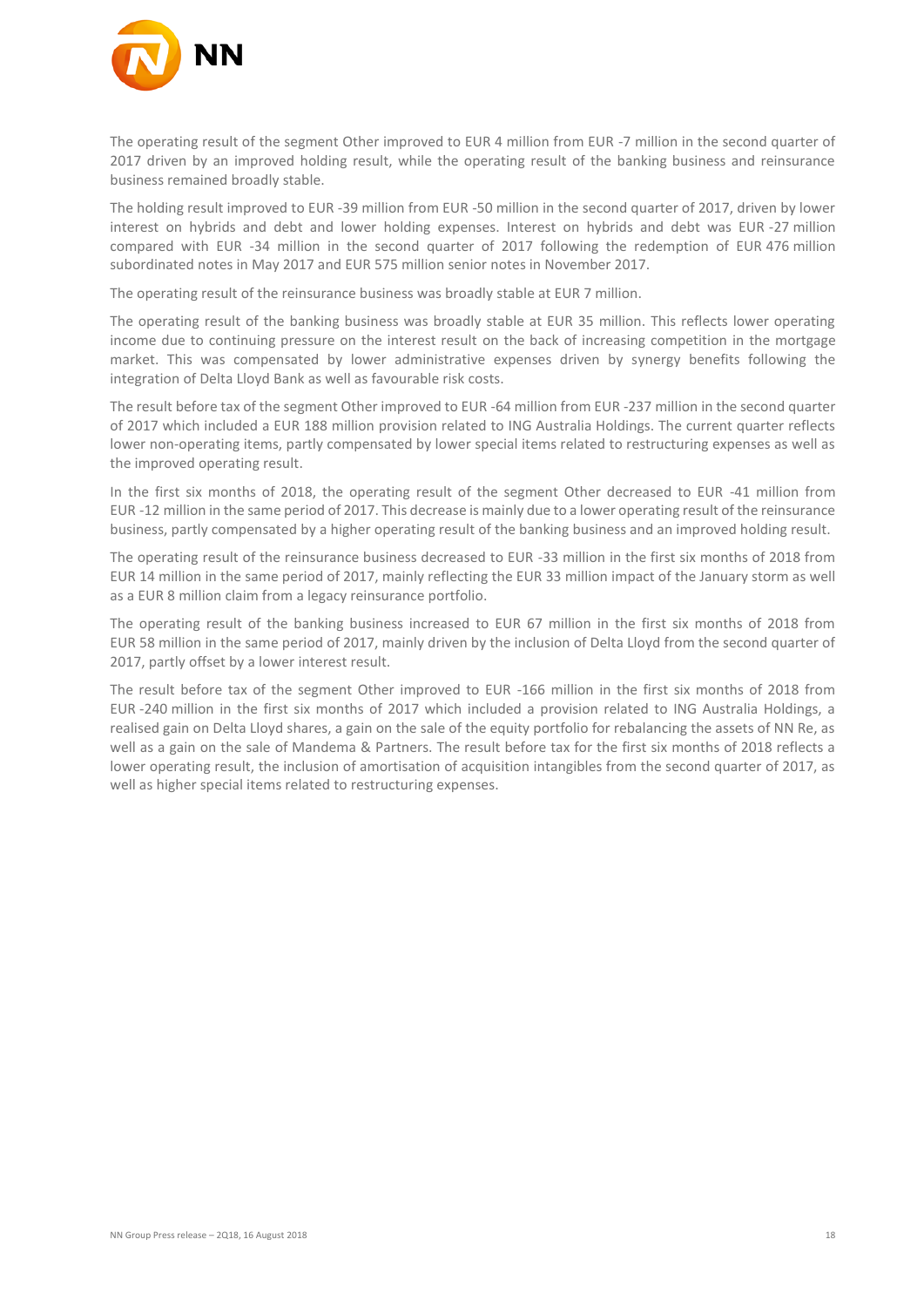

## **Japan Closed Block VA**

- Result before tax was EUR -11 million compared with EUR 12 million in the second quarter of 2017, reflecting a hedge-related loss
- Portfolio run-off resulted in a 20.3% decrease in the number of policies compared with the first quarter of 2018

| In EUR million                         | <b>2Q18</b>    | <b>2Q17</b> | Change   | 6M18     | 6M17  | Change   |
|----------------------------------------|----------------|-------------|----------|----------|-------|----------|
| Analysis of results                    |                |             |          |          |       |          |
| Investment margin                      | $-1$           | $-1$        |          | $-1$     | $-1$  |          |
| Fees and premium-based revenues        | 7              | 11          | $-38.1%$ | 13       | 23    | $-43.4%$ |
| Technical margin                       | 0              | 0           |          | 0        | 0     |          |
| Operating income non-modelled business | $\mathbf{0}$   | 0           |          | 0        | 0     |          |
| <b>Operating income</b>                | 6              | 11          | $-40.4%$ | 12       | 22    | $-44.7%$ |
| Administrative expenses                | $\overline{2}$ | 3           | $-31.6%$ | 4        | 6     | $-30.4%$ |
| DAC amortisation and trail commissions | $\mathbf{1}$   | 1           | $-37.0%$ | 2        | 3     | $-36.5%$ |
| <b>Expenses</b>                        | 3              | 4           | $-33.2%$ | 6        | 9     | $-32.2%$ |
| <b>Operating result</b>                | 3              | 6           | $-45.4%$ | 6        | 13    | $-53.3%$ |
| Non-operating items                    | $-14$          | 5           |          | $-2$     | $-22$ |          |
| of which gains/losses and impairments  | $\mathbf{0}$   | 0           |          | 0        | 0     |          |
| of which revaluations                  | $\mathbf{0}$   | 0           |          | 0        | 0     |          |
| of which market & other impacts        | $-14$          | 5           |          | $-2$     | $-22$ |          |
| Special items before tax               | $\mathbf{0}$   | 0           |          | 0        | 0     |          |
| Result on divestments                  | $\Omega$       | $\Omega$    |          | $\Omega$ | 0     |          |
| <b>Result before tax</b>               | $-11$          | 12          |          | 4        | $-8$  |          |
| Taxation                               | $-3$           | 3           |          | 1        | $-2$  |          |
| Minority interests                     | $\mathbf{0}$   | 0           |          | 0        | 0     |          |
| Net result                             | $-8$           | 9           |          | 3        | $-7$  |          |

| In EUR million            | <b>2Q18</b> | 1Q18   | Change   | 6M18   | 6M17    | Change   |
|---------------------------|-------------|--------|----------|--------|---------|----------|
| <b>Key figures</b>        |             |        |          |        |         |          |
| Allocated equity $10$     | 275         | 323    | $-14.8%$ | 275    | 452     | $-39.2%$ |
| Account value             | 3,466       | 4.074  | $-14.9%$ | 3,466  | 6.546   | $-47.0%$ |
| Net Amount at Risk        | 80          | 106    |          | 80     | 180     |          |
| <b>IFRS Reserves</b>      | 218         | 256    | $-15.1%$ | 218    | 401     | -45.7%   |
| Number of policies        | 54,587      | 68.462 | $-20.3%$ | 54,587 | 122,394 | $-55.4%$ |
| Employees (internal FTEs) | 43          | 43     | 0.0%     | 43     | 53      | $-18.9%$ |

Note: For data in constant currencies, refer to the 'NN Group Financial Supplement: 2.8.1 Analysis of results: Japan Closed block VA – Excluding currency effects'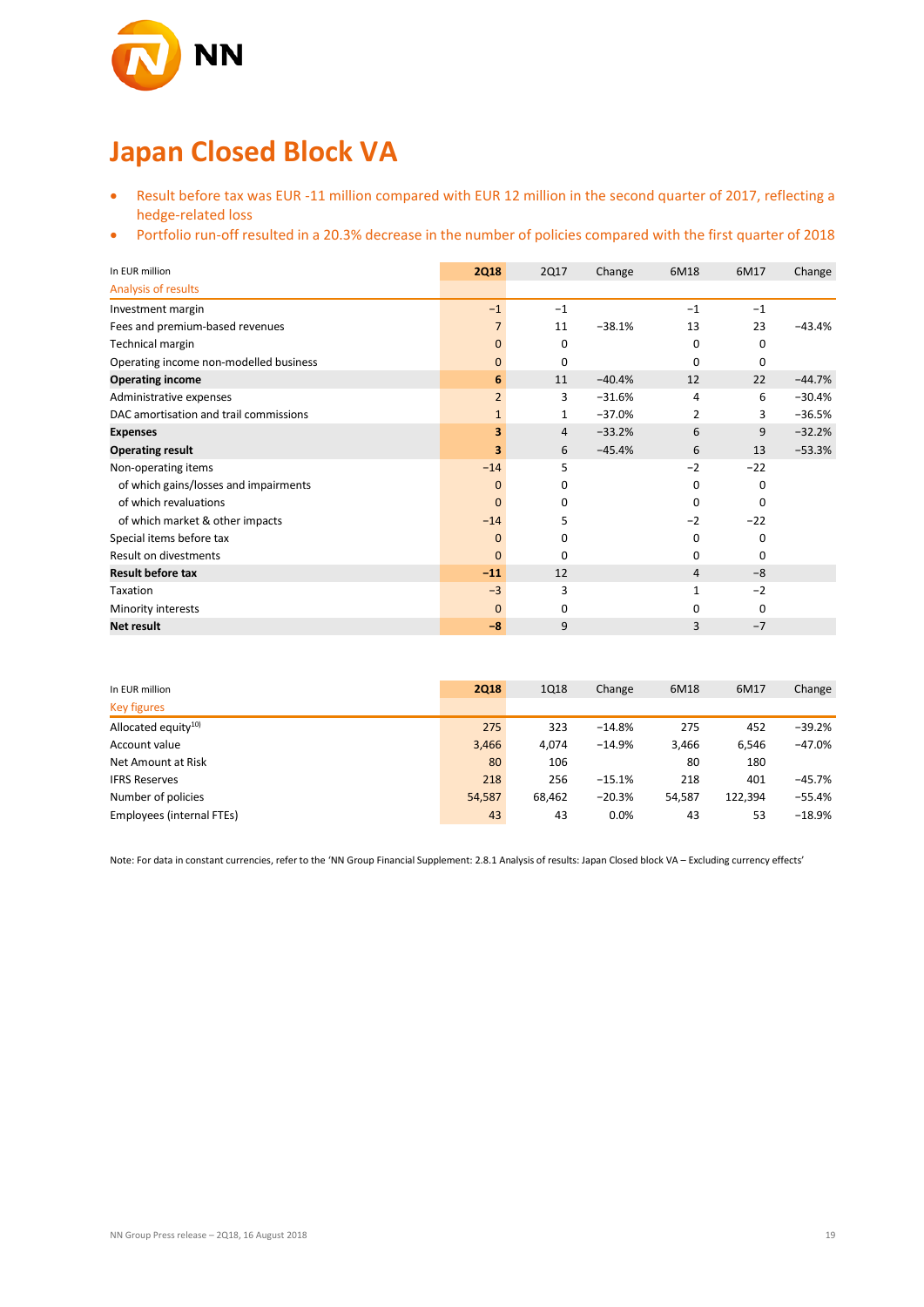

The result before tax of Japan Closed Block VA was EUR -11 million compared with EUR 12 million in the second quarter of 2017, reflecting a hedge-related loss and a lower operating result.

The operating result decreased to EUR 3 million from EUR 6 million in the second quarter of 2017, as fees and premium-based revenues declined due to the run-off of the portfolio.

Fees and premium-based revenues were EUR 7 million, down 34.5% from the second quarter of 2017, excluding currency effects, mainly due to a lower account value reflecting a decreasing number of policies.

Administrative expenses decreased to EUR 2 million.

Market and other impacts were EUR -14 million compared with EUR 5 million in the second quarter of 2017, reflecting a hedge-related loss.

The Net Amount at Risk in the Japan Closed Block VA decreased to EUR 80 million from EUR 106 million in the first quarter of 2018 and from EUR 180 million in the second quarter of 2017, primarily as a result of equity markets movements and the run-off of the portfolio.

In the first six months of 2018 the result before tax was EUR 4 million compared with EUR -8 million in the same period a year ago, reflecting hedge-related results and a lower operating result.

In the first six months of 2018 the operating result before tax was EUR 6 million compared with EUR 13 million in the same period a year ago, down 49.9% excluding currency impacts, mainly due to lower fees and premium-based revenues driven by the run-off of the portfolio.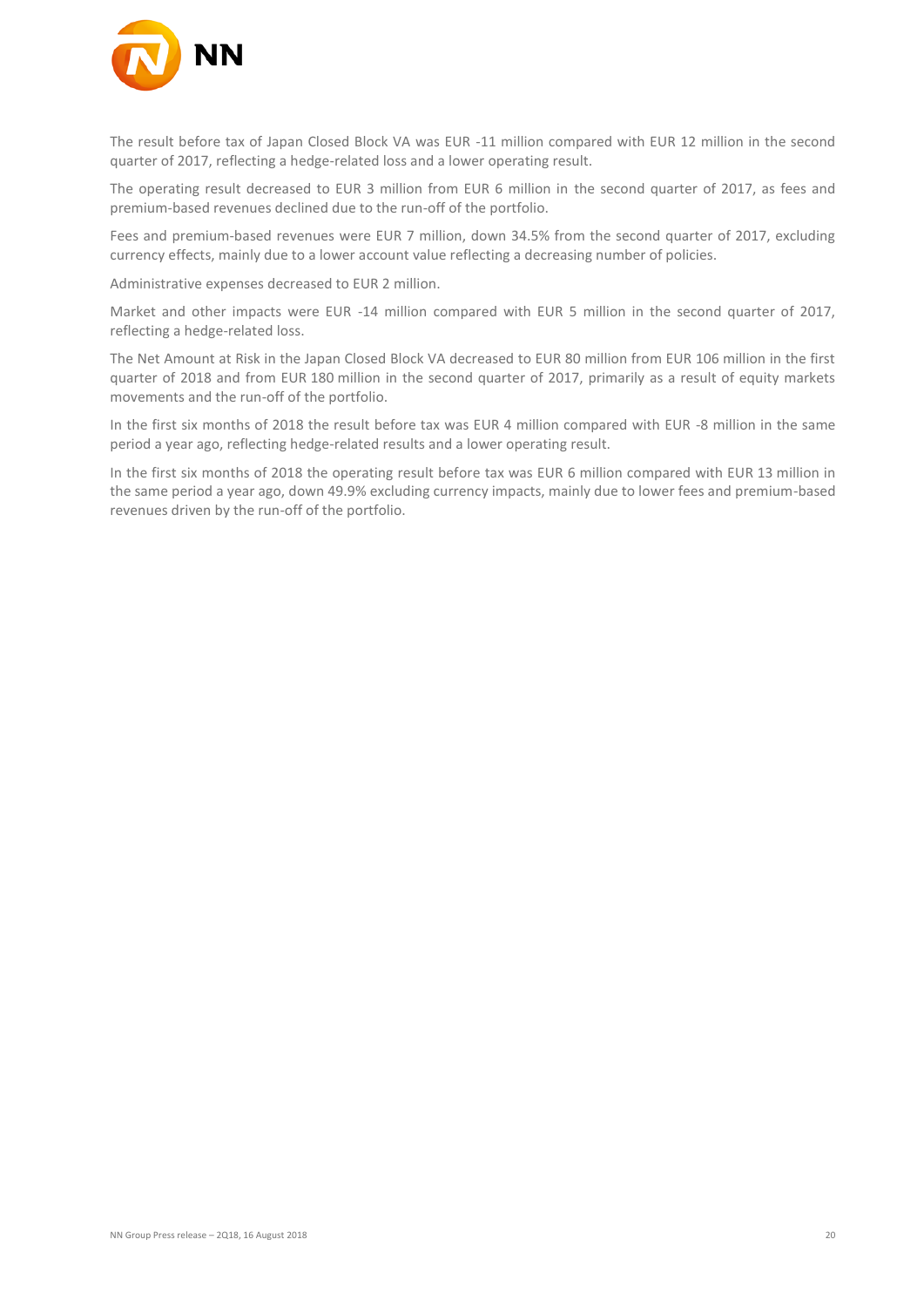

## **Consolidated Balance Sheet**

- Total assets of NN Group broadly stable at EUR 227.8 billion
- Shareholders' equity increased by EUR 0.2 billion to EUR 23.6 billion reflecting the second-quarter net result partly offset by the payment of the cash part of the 2017 final dividend

| in EUR million                                        | 30 Jun 18 | 31 Mar 18 | 31 Dec 17 <sup>17</sup> |                                                            | 30 Jun 18 | 31 Mar 18 | 31 Dec $17^{17}$ |
|-------------------------------------------------------|-----------|-----------|-------------------------|------------------------------------------------------------|-----------|-----------|------------------|
|                                                       |           |           |                         |                                                            |           |           |                  |
| <b>Assets</b>                                         |           |           |                         | <b>Equity and liabilities</b>                              |           |           |                  |
| Cash and cash equivalents                             | 9,722     | 10,273    | 9,383                   | Shareholders' equity (parent)                              | 23,568    | 23,345    | 22,718           |
| Financial assets at fair value through profit or loss |           |           |                         | Minority interests                                         | 267       | 315       | 317              |
| - investments for risk of policyholders               | 32,250    | 32,196    | 33,508                  | Undated subordinated notes                                 | 1,764     | 1,764     | 1,764            |
| - non-trading derivatives                             | 4,784     | 4,905     | 5,116                   | <b>Total equity</b>                                        | 25,599    | 25,424    | 24,799           |
| - designated as at fair value through profit or loss  | 786       | 806       | 934                     | Subordinated debt                                          | 2,457     | 2,463     | 2,468            |
| Available-for-sale investments                        | 105,605   | 105,879   | 104,982                 | Debt securities issued                                     | 1,989     | 1,988     | 1,988            |
| Loans                                                 | 56,635    | 56,131    | 56,043                  | Other borrowed funds                                       | 5,567     | 5,409     | 6,044            |
| Reinsurance contracts                                 | 1,017     | 969       | 880                     | Insurance and investment contracts                         | 163,683   | 164,116   | 163,639          |
| Associates and joint ventures                         | 4,921     | 3,523     | 3,450                   | Customer deposits and other funds on deposit               | 14,942    | 14,725    | 14,434           |
| Real estate investments                               | 2,364     | 3,629     | 3,582                   | Financial liabilities at fair value through profit or loss |           |           |                  |
| Property and equipment                                | 148       | 140       | 150                     | - non-trading derivatives                                  | 2,428     | 2,413     | 2,305            |
| Intangible assets                                     | 1,781     | 1,816     | 1,841                   | Deferred tax liabilities                                   | 1,973     | 1,940     | 1,830            |
| Deferred acquisition costs                            | 1,822     | 1,803     | 1,691                   | Other liabilities                                          | 9,157     | 9,069     | 9,555            |
| Deferred tax assets                                   | 119       | 117       | 125                     |                                                            |           |           |                  |
| Other assets                                          | 5,841     | 5,360     | 5,377                   | <b>Total liabilities</b>                                   | 202,196   | 202,123   | 202,263          |
| <b>Total assets</b>                                   | 227,795   | 227,547   | 227,062                 | <b>Total equity and liabilities</b>                        | 227,795   | 227,547   | 227,062          |

# **Assets**

#### **Associates and joint ventures**

Associates and joint ventures increased by EUR 1.4 billion reflecting the increased participation rights in the Vesteda fund received on the sale of the Dutch residential real estate portfolio.

#### **Real estate investments**

Real estate investments decreased by EUR 1.3 billion as a result of the aforementioned sale of the Dutch residential real estate portfolio to Vesteda.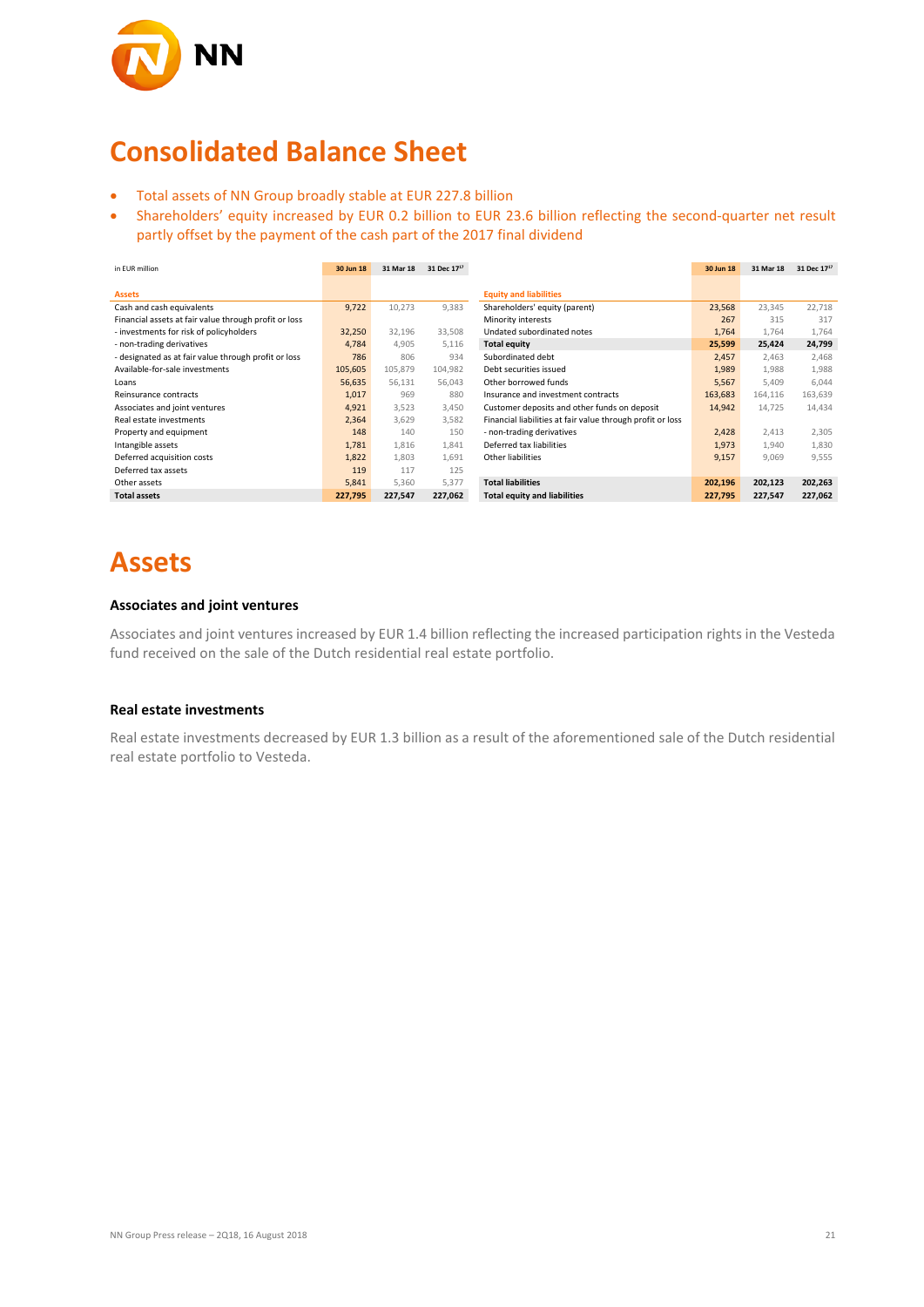

# **Equity**

Shareholders' equity increased by EUR 0.2 billion to EUR 23.6 billion mainly driven by the second-quarter net result of EUR 0.5 billion, partly offset by the payment of the cash part of the 2017 final dividend of EUR 0.2 billion.

Changes in Shareholders' equity for the current quarter, the first six months and the previous full year were as follows:

| in EUR million                                                       | <b>2Q18</b> | 6M18   | <b>FY17</b> |
|----------------------------------------------------------------------|-------------|--------|-------------|
|                                                                      |             |        |             |
| Shareholders' equity beginning of period                             | 23,345      | 22,718 | 22,695      |
| Net result for the period                                            | 463         | 862    | 2,110       |
| Unrealised revaluations available-for-sale investments and other     | 83          | 314    | $-545$      |
| Realised gains/losses transferred to the profit and loss account     | $-275$      | $-312$ | $-963$      |
| Change in cash flow hedge reserve                                    | 168         | 207    | $-714$      |
| Deferred interest crediting to life policyholders                    | 79          | 25     | 598         |
| Share of other comprehensive income of associates and joint ventures | $-2$        | $-2$   | $-1$        |
| Exchange rate differences                                            | $-6$        | 41     | $-163$      |
| Remeasurement of the net defined benefit asset/liability             | $-1$        | $-1$   | $-3$        |
| Capital contributions and change in share capital                    | $\mathbf 0$ | 0      | 420         |
| Dividend                                                             | $-205$      | $-205$ | $-317$      |
| Purchase/sale treasury shares                                        | $-22$       | $-18$  | $-340$      |
| Employee stock option & share plans                                  | $-1$        | $-3$   | $\Omega$    |
| Coupon on undated subordinated notes                                 | $-58$       | $-58$  | $-59$       |
| <b>Total changes</b>                                                 | 223         | 850    | 23          |
| Shareholders' equity end of period                                   | 23,568      | 23,568 | 22,718      |

The composition of Total equity at the end of the current quarter, at the end of the previous quarter and at the end of the previous year was as follows:

| in EUR million                                               | 30 Jun 18 | 31 Mar 18 | 31 Dec 17 |
|--------------------------------------------------------------|-----------|-----------|-----------|
|                                                              |           |           |           |
| Share capital                                                | 41        | 41        | 41        |
| Share premium                                                | 12,572    | 12,572    | 12,572    |
| Revaluation reserve available-for-sale investments and other | 4,900     | 5,023     | 4,876     |
| Cash flow hedge reserve                                      | 3,928     | 3,760     | 3,721     |
| Currency translation reserve                                 | $-97$     | $-95$     | $-139$    |
| Net defined benefit asset/liability remeasurement reserve    | $-107$    | $-106$    | $-106$    |
| Retained earnings and other reserves                         | 2,331     | 2,150     | 1,753     |
| Shareholders' equity (parent)                                | 23,568    | 23,345    | 22,718    |
| Minority interests                                           | 267       | 315       | 317       |
| Undated subordinated notes                                   | 1,764     | 1,764     | 1,764     |
| <b>Total equity</b>                                          | 25,599    | 25,424    | 24,799    |
|                                                              |           |           |           |
| Shareholders' equity per share in EUR                        | 70        | 70        | 68        |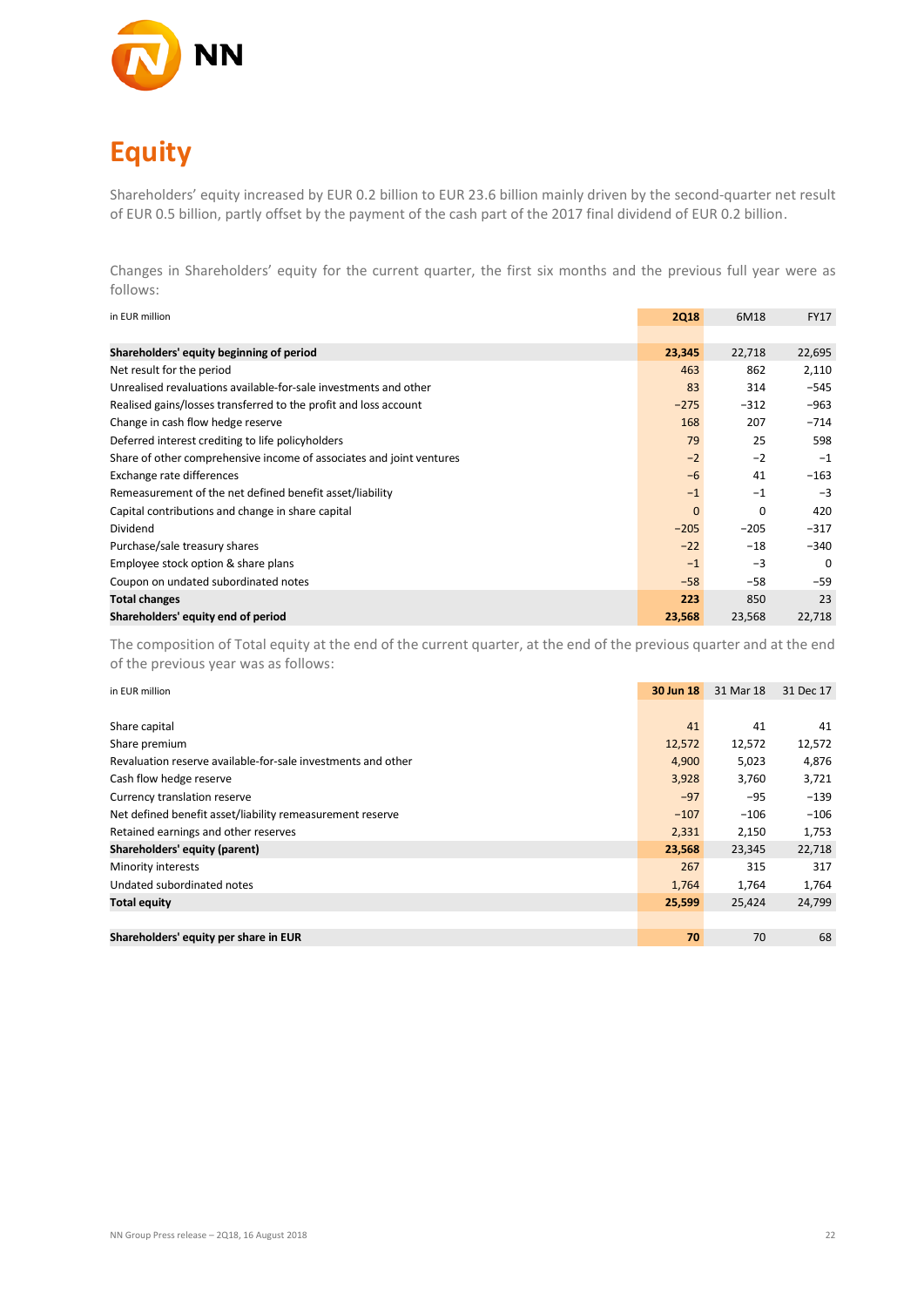

### **Capital Management**

- Solvency II ratio of NN Group increased to 226% from 213% at the end of the first quarter of 2018 reflecting operating capital generation, positive market impacts and the deduction of the 2018 interim dividend
- Free cash flow to the holding in the second quarter of 2018 was EUR 397 million, mainly driven by EUR 536 million of dividends from subsidiaries
- Cash capital position at the holding company increased to EUR 1,799 million
- 2018 Interim dividend of EUR 0.66 per ordinary share or approximately EUR 222 million

## **Solvency II**

| in EUR million                                   | 30 Jun 18 | 31 Mar 18 |
|--------------------------------------------------|-----------|-----------|
|                                                  |           |           |
| <b>Basic Own Funds</b>                           | 18,305    | 17,779    |
| Non-available Own Funds                          | 1,412     | 1,404     |
| Non-eligible Own Funds                           | 74        | 212       |
| Eligible Own Funds (a)                           | 16,819    | 16,163    |
| of which Tier 1 Unrestricted                     | 10,375    | 9,650     |
| of which Tier 1 Restricted                       | 1,894     | 1,896     |
| of which Tier 2                                  | 2,404     | 2,405     |
| of which Tier 3                                  | 1,042     | 1,067     |
| of which non-solvency II regulated entities      | 1,104     | 1,145     |
| <b>Solvency Capital Requirements (b)</b>         | 7,429     | 7,606     |
| of which non-solvency II regulated entities      | 483       | 489       |
| NN Group Solvency II ratio (a/b) <sup>2)</sup>   | 226%      | 213%      |
| NN Life Solvency II ratio <sup>2)</sup>          | 239%      | 219%      |
| Delta Lloyd Life Solvency II ratio <sup>2)</sup> | 190%      | 169%      |

The NN Group Solvency II ratio increased to 226% at the end of the second quarter of 2018 from 213% at the end of the first quarter of 2018 mainly driven by a combination of operating capital generation and positive market impacts, partly offset by the 2018 interim dividend. Market impacts were positive, reflecting the favourable impact from movements in credit spreads and positive equity revaluations, partly offset by unfavourable movements in interest rates.

The NN Life Solvency II ratio increased to 239% at the end of the second quarter of 2018 from 219% at the end of the first quarter of 2018. The increase was mainly driven by the aforementioned market impacts as well as operating capital generation. The positive impact of a reduction of non-eligible Own Funds also contributed to the increase. These items were partly offset by a EUR 175 million dividend paid to the holding company.

The Delta Lloyd Life Solvency II ratio increased to 190% at the end of the second quarter of 2018 from 169% at the end of the first quarter of 2018. The increase was mainly driven by the favourable impact from movements in credit spreads as well as operating capital generation, partly offset by unfavourable movements in interest rates.

### **Cash capital position at the holding company**

| in EUR million                                                                        | <b>2Q18</b> | 6M18     |
|---------------------------------------------------------------------------------------|-------------|----------|
|                                                                                       |             |          |
| <b>Beginning of period</b>                                                            | 1,631       | 1,434    |
| Cash divestment proceeds                                                              |             | 0        |
| Dividends from subsidiaries <sup>18)</sup>                                            | 536         | 792      |
| Capital injections into subsidiaries <sup>19)</sup>                                   | 0           | $-4$     |
| Other $20$                                                                            | $-139$      | $-193$   |
| Free cash flow to the holding <sup>21)</sup>                                          | 397         | 595      |
| Acquisitions                                                                          | $\Omega$    | $\Omega$ |
| Addition Delta Lloyd cash capital position                                            |             | $\Omega$ |
| Capital flow from / (to) shareholders                                                 | $-229$      | $-229$   |
| Increase / (decrease) in debt and loans                                               |             | $\Omega$ |
| <b>End of period</b>                                                                  | 1,799       | 1,799    |
| Notes cook conital is defined as not surrout assats quailable at the helding company. |             |          |

Note: cash capital is defined as net current assets available at the holding company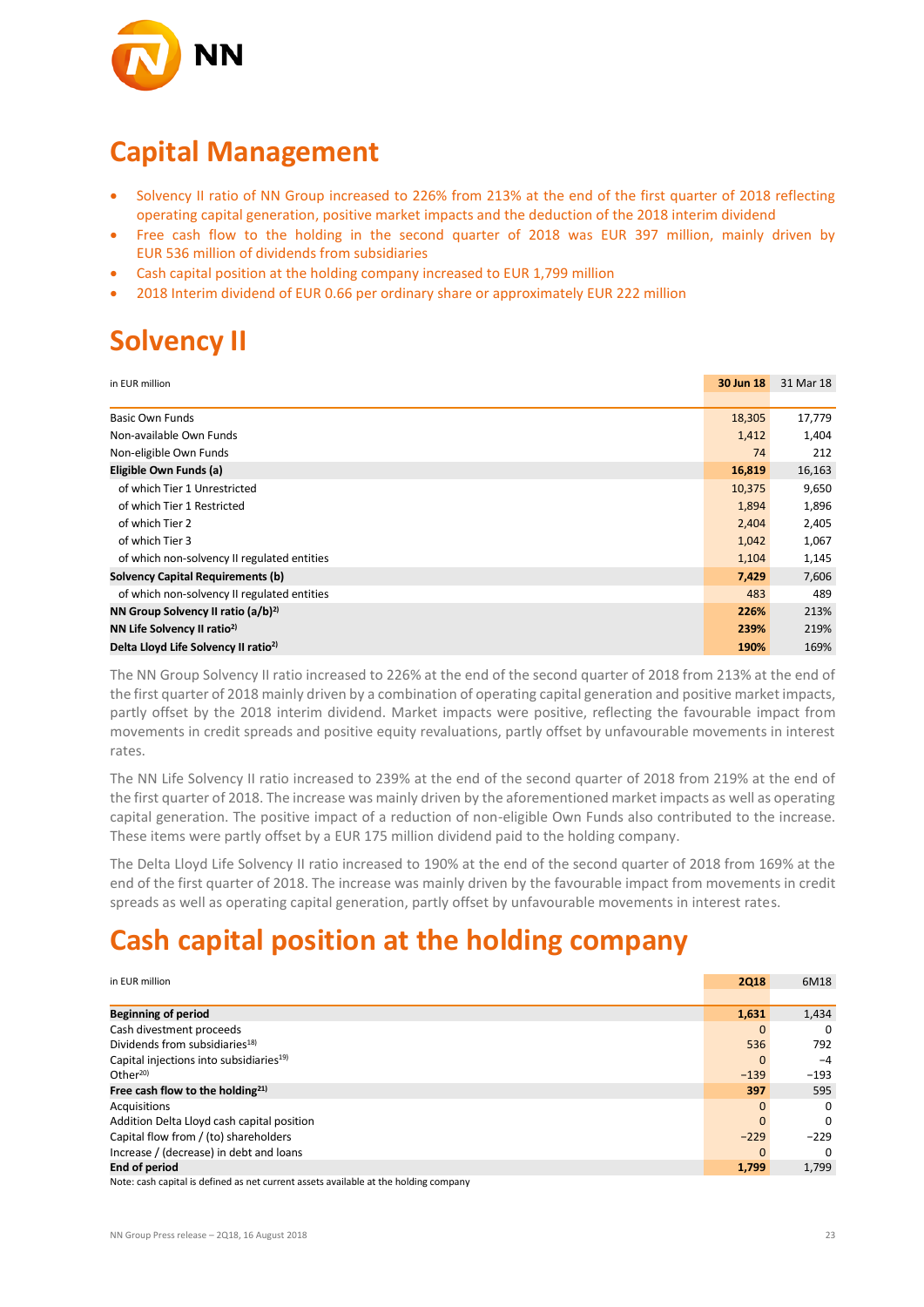

The cash capital position at the holding company increased to EUR 1,799 million at the end of the second quarter of 2018 from EUR 1,631 million at the end of the first quarter of 2018. The increase was driven by EUR 536 million of dividends from subsidiaries, partly offset by capital flows to shareholders of EUR 229 million representing the cash part of the 2017 final dividend of EUR 205 million and shares repurchased in the second quarter of 2018 for an amount of EUR 24 million. Other movements include holding company expenses, interest on loans and debt, and other holding company cash flows.

## **Financial leverage**

| in EUR million                                     | 30 Jun 18    | 31 Mar 18 | 30 Jun 17 |
|----------------------------------------------------|--------------|-----------|-----------|
|                                                    |              |           |           |
| Shareholders' equity                               | 23,568       | 23,345    | 21,824    |
| Adjustment for revaluation reserves <sup>22)</sup> | $-7,221$     | $-7.246$  | $-6,807$  |
| Minority interests                                 | 267          | 315       | 313       |
| Capital base for financial leverage $(a)^{23}$     | 16,614       | 16,415    | 15,330    |
| Undated subordinated notes <sup>24)</sup>          | 1,764        | 1,764     | 1,764     |
| Subordinated debt                                  | 2,457        | 2,463     | 2,478     |
| Total subordinated debt                            | 4,221        | 4,227     | 4,242     |
| Debt securities issued (financial leverage)        | 1,989        | 1,988     | 2,577     |
| Financial leverage (b)                             | 6,209        | 6,215     | 6,819     |
| Debt securities issued (operational leverage)      | $\mathbf{0}$ | 0         | 0         |
| <b>Total debt</b>                                  | 6,209        | 6,215     | 6,819     |
| Financial leverage ratio (b/(a+b))                 | 27.2%        | 27.5%     | 30.8%     |
| Fixed-cost coverage ratio <sup>24)25)</sup>        | 14.1x        | 12.7x     | 12.0x     |

The financial leverage ratio of NN Group improved to 27.2% at the end of the second quarter of 2018 compared with 27.5% at the end of the first quarter of 2018, reflecting an increase of the capital base for financial leverage driven by the second-quarter net result of EUR 463 million, partly offset by capital flows to shareholders of EUR 229 million.

The fixed-cost coverage ratio increased to 14.1x at the end of the second quarter of 2018 from 12.7x at the end of the first quarter of 2018 (on a last 12-months basis).

### **Interim dividend**

NN Group will pay a 2018 interim dividend of EUR 0.66 per ordinary share, or approximately EUR 222 million in total, calculated as 40% of the 2017 full year dividend per ordinary share. The 2018 interim dividend will be paid either in cash, after deduction of withholding tax if applicable, or ordinary shares from the share premium reserve at the election of the shareholder. To neutralise the dilutive effect of the stock dividend, NN Group will repurchase ordinary shares for an amount equivalent to the stock dividend. The NN Group ordinary shares will be quoted ex-dividend on 20 August 2018. The record date for the dividend will be 21 August 2018. The election period will run from 20 August up to and including 3 September 2018. The stock fraction for the stock dividend will be based on the volume weighted average price of NN Group ordinary shares on Euronext Amsterdam for the five trading days from 28 August through 3 September 2018. The dividend will be payable on 10 September 2018. (For more information[:https://www.nn-group.com/Investors/Share-information-1/Dividend-policy-and-dividend](https://www.nn-group.com/Investors/Share-information-1/Dividend-policy-and-dividend-history.htm)[history.htm\)](https://www.nn-group.com/Investors/Share-information-1/Dividend-policy-and-dividend-history.htm)

# **Share buyback**

As announced on 15 February 2018, NN Group's shareholders were given the option to receive the final dividend for 2017 of EUR 1.04 per ordinary share either fully in cash or fully in ordinary shares. Following the election by shareholders, NN Group will neutralise the dilutive effect of the stock dividend through the repurchase of ordinary shares for a total amount of EUR 142 million, equivalent to the value of the stock dividend. The remaining outstanding amount on 10 August 2018 was EUR 94 million. This share buyback will be executed by financial intermediaries under an open market share buyback programme which is expected to end by 31 December 2018. In the second quarter of 2018, shares for an amount of EUR 24 million were repurchased.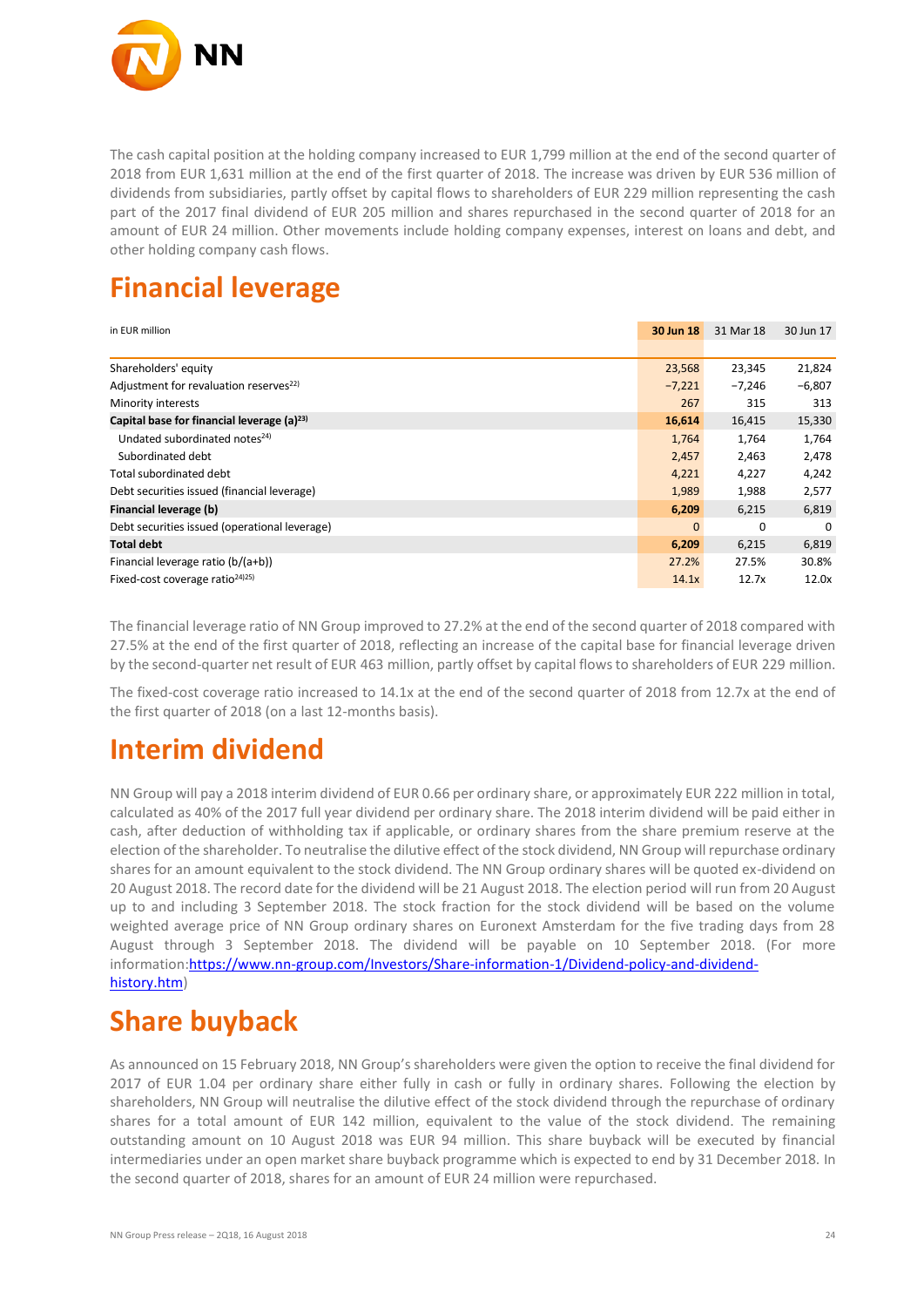

The share buyback programme will be executed within the limitations of the existing authority granted by the General Meeting on 31 May 2018 and will be performed in compliance with the safe harbour provisions for share buybacks. The shares will be repurchased at a price that does not exceed the last independent trade or the highest current independent bid on Euronext Amsterdam. NN Group intends to cancel all of the shares acquired under the programme. NN Group reports on the progress of the share buyback programme on its corporate website on a weekly basis [\(https://www.nn-group.com/Investors/Share-information-1/Share-buyback-programme.htm\)](https://www.nn-group.com/Investors/Share-information-1/Share-buyback-programme.htm).

## **Share capital**

On 25 June 2018, NN Group issued 3,918,712 ordinary shares as stock dividend, representing an aggregate value of EUR 142 million.

The total number of NN Group shares outstanding (net of 1,542,372 treasury shares) on 10 August 2018 was 336,949,798.

### **Syndicated revolving credit facility**

On 31 July 2018, NN Group (as borrower) entered into a EUR 1,750 million revolving credit facility with an international syndicate of banks. This facility replaces the two existing revolving credit facilities for a total amount of EUR 1,600 million. The credit facility has a maturity of 5 years and is undrawn at the date of this publication. Any amounts borrowed under the credit facility shall be applied towards general corporate purposes of NN Group.

### **Credit ratings**

On 6 June 2018, Standard & Poor's published a full analysis report confirming NN Group's 'A' financial strength rating and 'BBB+' credit rating with a stable outlook.

On 7 June 2018, Standard & Poor's affirmed NN Life Japan's 'A-' financial strength rating with a stable outlook, following the company's revision of past calculations of policy reserves and given its strategically important status to NN Group.

On 20 June 2018, Fitch affirmed NN Group's 'A+' financial strength rating and 'A' credit rating with a stable outlook.

| Credit ratings of NN Group on 16 August 2018 | <b>Financial Strength Rating</b> | NN Group N.V.<br><b>Counterparty Credit</b><br>Rating |
|----------------------------------------------|----------------------------------|-------------------------------------------------------|
|                                              |                                  |                                                       |
| Standard & Poor's                            | $\overline{A}$                   | BBB+                                                  |
|                                              | <b>Stable</b>                    | Stable                                                |
| Fitch                                        | $A+$                             | $\mathsf{A}$                                          |
|                                              | Stable                           | Stable                                                |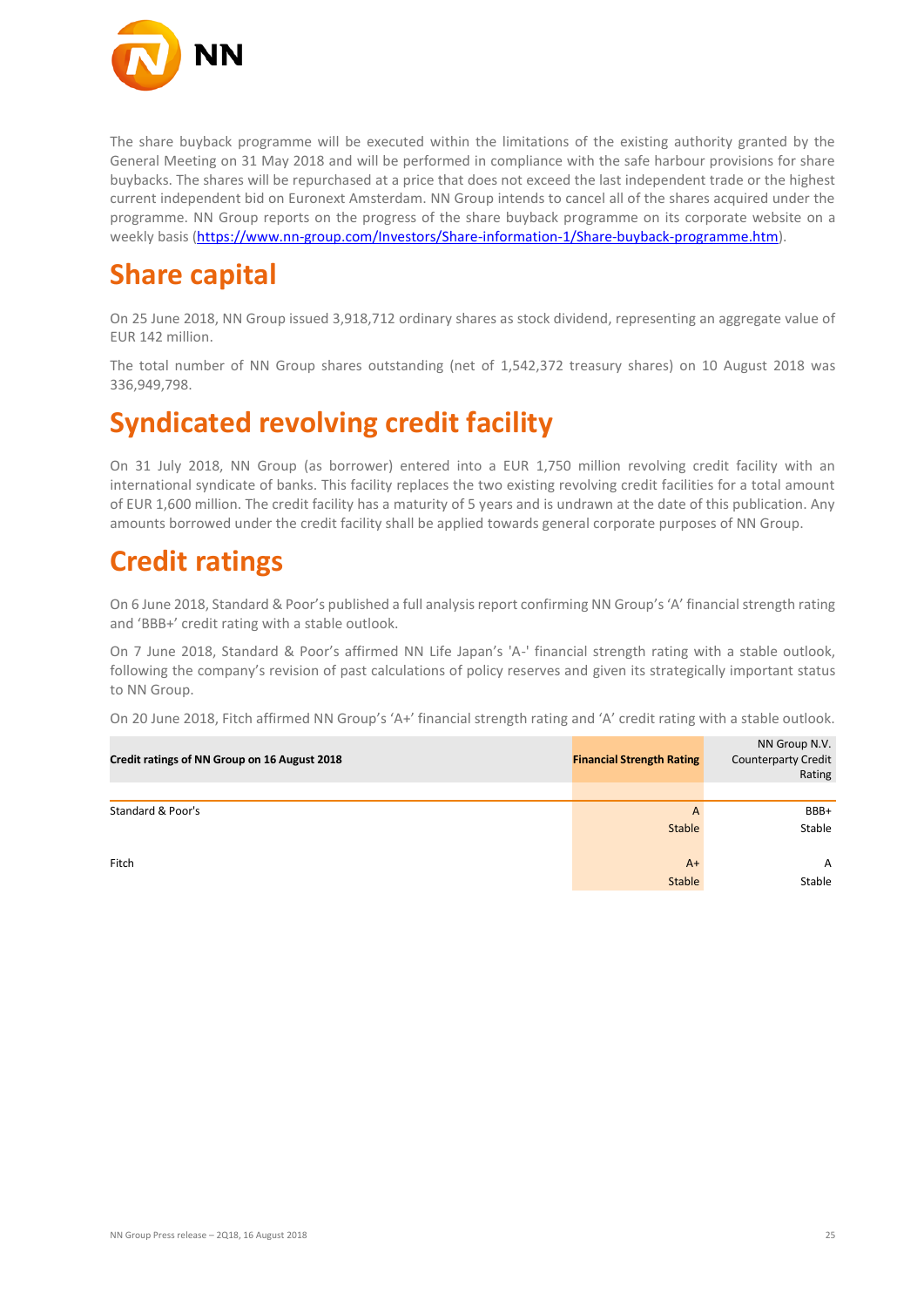

## **Footnotes reference page**

- 1) Operating result and Adjusted allocated equity (as used in the calculation of Net operating ROE) are Alternative Performance Measures. These measures are derived from figures according to IFRS-EU. The operating result is derived by adjusting the reported result before tax to exclude the impact of result on estments, the amortisation of acquisition intangibles, discontinued operations and special items, gains/losses and impairments, revaluations and market & other impacts. The adjusted allocated equity is derived by adjusting the reported total equity to exclude revaluation reserves, the undated subordinated notes classified as equity as well as the goodwill and intangible assets recognised as a result of the Delta Lloyd acquisition. Alternative Performance Measures are non-IFRS-EU measures that have a relevant IFRS-EU equivalent. For definitions and explanations of the Alternative Performance Measures reference is made to the section 'Alternative Performance measures (Non-GAAP measures)' in the NN Group N.V. condensed consolidated interim financial information for the period ended 30 June 2018.
- 2) The solvency ratios are not final until filed with the regulators. The Solvency II ratios for NN Group and NN Life are based on the partial internal model. The Solvency II ratio for Delta Lloyd Life (Delta Lloyd Levensverzekering N.V.) is based on the standard formula.
- 3) Basic earnings per ordinary share is calculated as the net result, adjusted to reflect the deduction of the accrued coupon on undated subordinated notes classified in equity, divided by the weighted average number of ordinary shares outstanding (net of treasury shares).
- 4) As of 2Q17, the calculation methodology for the combined ratio has been updated and now excludes the discount rate unwind on the D&A insurance liabilities. All comparative combined ratios have been updated to reflect this change.
- 5) Excluding health and broker businesses.
- 6) End of period, in EUR million.
- 7) Four-quarter rolling average. As of 2Q17, the calculation reflects the impact of including Delta Lloyd on an annualised basis.
- 8) Net operating result of the ongoing business, adjusted to reflect the deduction of the accrued coupon on undated subordinated notes classified in equity.
- 9) Net operating ROE is calculated as the (annualised) net operating result of the ongoing business, adjusted to reflect the deduction of the accrued coupon on undated subordinated notes classified in equity, divided by (average) adjusted allocated equity of ongoing business. Adjusted allocated equity is an Alternative Performance Measure. It is derived from IFRS equity by excluding revaluation reserves, the undated subordinated notes classified as equity as well as the goodwill and intangible assets recognised as a result of the Delta Lloyd acquisition. Reference is made to the section 'Alternative Performance measures (Non-GAAP measures)' in the 2017 Consolidated Annual Accounts.
- 10) Net operating ROE is calculated as the (annualised) net operating result of the segment, divided by (average) adjusted allocated equity. Adjusted allocated equity is an Alternative Performance Measure. It is derived from IFRS equity by excluding revaluation reserves. Reference is made to the section 'Alternative Performance measures (Non-GAAP measures)' in the NN Group N.V. condensed consolidated interim financial information for the period ended 30 June 2018.
- 11) Including health and broker businesses.
- 12) The numbers shown under AuM are client balances which exclude IFRS shareholders' equity related to the respective pension businesses and include the assets under administration.
- 13) As of 2Q17, the net operating result and adjusted allocated equity used to calculate the Net operating ROE of Japan Life are adjusted for the impact of internal reinsurance ceded to NN Group's reinsurance business.
- 14) Does not include interest costs on subordinated debt treated as equity.
- 15) Net operating ROE is calculated as the (annualised) net operating result of the banking business, divided by (average) adjusted allocated equity. Adjusted allocated equity is an Alternative Performance Measure. It is derived from IFRS equity by excluding revaluation reserves. Reference is made to the section 'Alternative Performance measures (Non-GAAP measures)' in the NN Group N.V. condensed consolidated interim financial information for the period ended 30 June 2018.
- 16) The Common equity Tier 1 ratio is not final until filed with the regulators. The 2017 ratios are for NN Bank, prior to the merger with Delta Lloyd Bank. The ratios for 2018 onwards are for the merged banking business of NN Bank and Delta Lloyd Bank.
- 17) As of the first quarter of 2018 the various cash collateral amounts paid and received are all presented in Other assets and Other liabilities. The relevant comparative figures for previous periods have been amended. This change impacts the classification in the Condensed consolidated balance sheet, impacting the line items Loans, Other borrowed funds and Other assets and liabilities, with no net impact on shareholders' equity. There was no impact on the Condensed consolidated profit and loss account.
- 18) Includes interest on subordinated loans provided to subsidiaries by the holding company.
- 19) Includes the change of subordinated loans provided to subsidiaries by the holding company.
- 20) Includes interest on subordinated loans and debt, holding company expenses and other cash flows.
- 21) Free cash flow to the holding company is defined as the change in cash capital position of the holding company over the period, excluding acquisitions, capital transactions with shareholders and debtholders.
- 22) Includes revaluations on debt securities, on the cash flow hedge reserve and on the reserves crediting to life policyholders.
- 23) As of 2017, the calculation methodology for the financial leverage ratio has been updated to better align with market practice. Goodwill is no longer deducted from the capital base for financial leverage and historical figures have been updated to reflect this change.
- 24) The undated subordinated notes classified as equity are considered financial leverage in the calculation of the financial leverage ratio. The related interest is included on an accrual basis in the calculation of the fixed-cost coverage ratio.
- 25) Measures the ability of earnings before interest and tax (EBIT) of ongoing business to cover funding costs on financial leverage; calculated on a last 12-months basis.